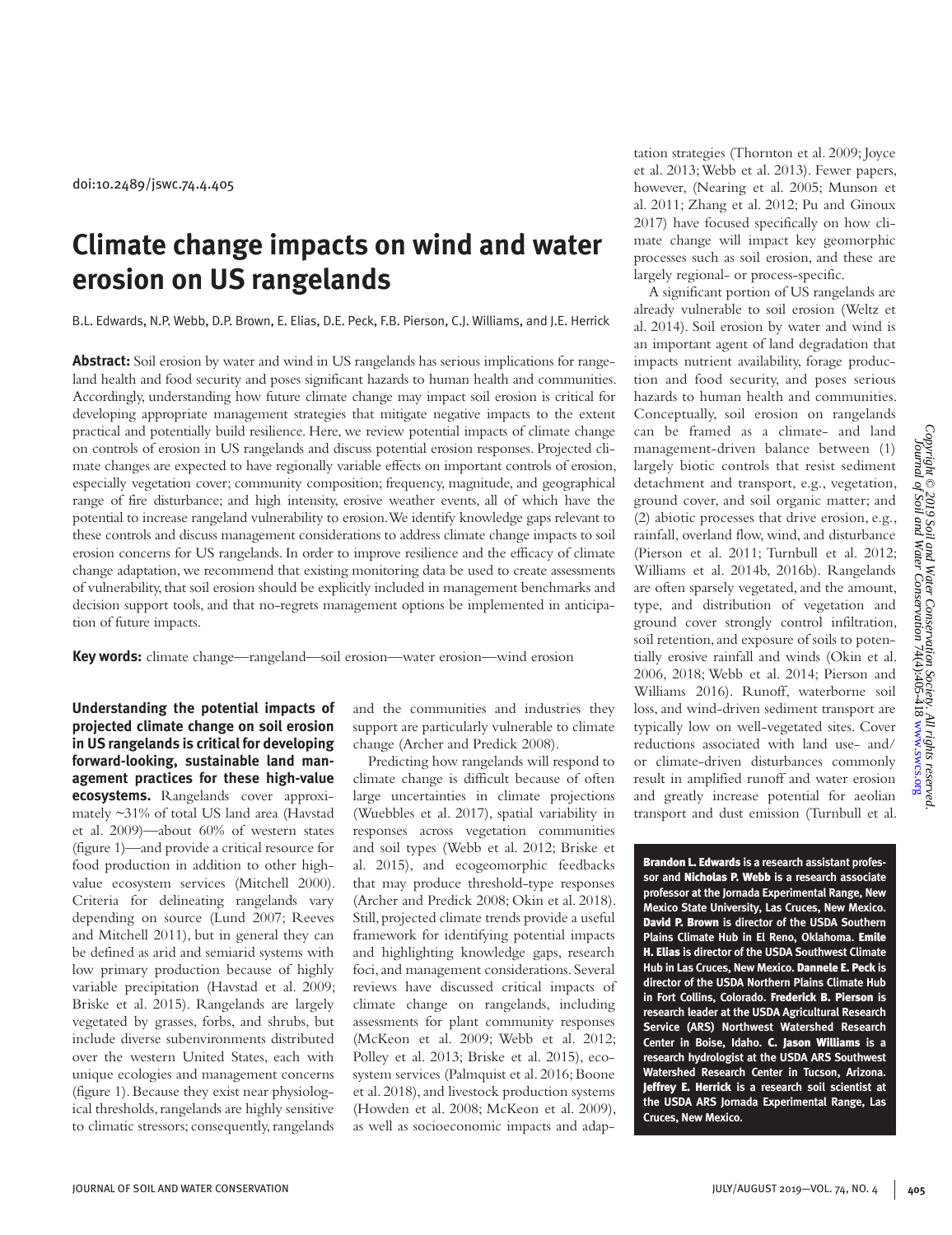Land cover classifications of the western United States based on the National Land Cover Database (2011). Rangeland, represented here as shrub/scrub and herbaceous land cover, represents 55.22% of the total land area of the western contiguous United States. Source: Homer et al. (2015).



2008; Pierson et al. 2011; Field et al. 2012; Turnbull et al. 2012; Williams et al. 2014b; Okin et al. 2018; Webb and Pierre 2018). In addition, disturbances such as wildfire and infrastructure development (e.g., for oil and gas extraction) can increase risks of runoff, flooding, and water and wind erosion events during recovery periods, which can be prolonged by drought (Sankey et al. 2009; Wagenbrenner et al. 2013; Miller et al. 2012; Pierson and Williams 2016). Further, plant community transitions that increase fire activity pose an even greater risk for longterm soil loss through frequent repeated burning (Pierson et al. 2011; Wilcox et al. 2012; Williams et al. 2014b, 2016c).

Predicting climate change impacts on rangeland soil erosion and identifying appropriate management strategies requires understanding the effects of climate on both resisting and driving controls. This paper provides a broad overview of the potential impacts of climate change on these controls for US rangelands. We then highlight potential water and wind erosion responses and identify key knowledge gaps regarding climate change-driven increases in erosion. Finally, we discuss current and future management considerations.

# Climatic Setting and Observed and Projected Climate Changes

US rangelands include portions of the Great Plains, Intermountain West, Great Basin, and Desert Southwest. These regions are most commonly characterized by arid to semiarid climates, but precipitation and temperature vary across season, elevation, and geography. Climatic variations and extremes are common in these areas and can include multiyear droughts, large wildfires, floods, convective storms, and the passage of frontal systems that produce regional dust storms (Brazel and Nickling 1986; Herring et al. 2018).

There is very high confidence that temperatures across most US rangelands have been warming over the past century, a trend that has intensified in recent decades (Vose et al. 2017). (Wuebbles et al. [2017] define "very high confidence" as strong evidence and high consensus among projections. "High confidence" is defined as having moderate evidence and medium consensus. "Medium confidence" is defined as having suggestive evidence but competing schools of thought. "Low confidence" is defined as having inconclusive evidence and disagreement among experts.) Indeed, some of the most pronounced increases in both winter and summer temperatures over the past 30 years have occurred over the western half of the country (Vose et al. 2017). A lengthening of the frost-free season by 7 to 17 d  $y^{-1}$  has also been observed (Hibbard et al. 2017). Output from the Coupled Model Intercomparison Project (CMIP5) suggests that mean temperatures across the West could increase by ~3.3 $\degree$ C (6 $\degree$ F) by the mid-21st century, and  $\sim 5^{\circ}$ C (9°F) by late-21st century (figure 2) under the Representative Concentration Pathway 8.5 (RCP8.5) (Vose et al. 2017), which is consistent with observed increases in global carbon (C) emissions over the past 15 to 20 years (very high confidence) (Wuebbles et al. 2017). Under this scenario, widespread increases in temperature are projected across all seasons, especially summer and fall (figures 2 and 3). Such increases could affect soil erosion processes through impacts on evaporative stress and soil moisture deficit (medium confidence), growing season length (low confidence), and plant community structure (high confidence) (Blumenthal et al. 2016; Hibbard et al. 2017; Wehner et al. 2017).

Observed changes in annual precipitation have been more varied across US rangelands, with drying in much of the Southwest and Intermountain West and wetter conditions across much of the Great Plains (medium confidence) (Easterling et al. 2017). Patterns are even more heterogeneous at seasonal time scales, with drying in the Southwest observed during spring and summer and drying in the Northwest and Intermountain West observed during winter (see Easterling et al. [2017] for detailed maps). It should be noted that projections for annual precipitation by the mid-21st century under RCP8.5 are more uncertain than those for temperature but suggest significant drying in the Southern Plains and Southwest and slight increases in precipitation over portions of the Northern Plains and Northwest (figure 2) (Greene and Seager 2016). Midcentury projections under RCP8.5 for seasonal precipitation suggest that much of the Southwest will have drier winters and springs but wetter summers; much of the Southern Plains will have drier springs and summers with drying across all seasons in southeast Texas; the Northern Plains will have wetter springs and drier summers; and the Northwest, while more spatially variable than other regions, will have generally wetter winters with some drying in fall and spring (figure 3) (Swain and Hayhoe 2015). Other observed trends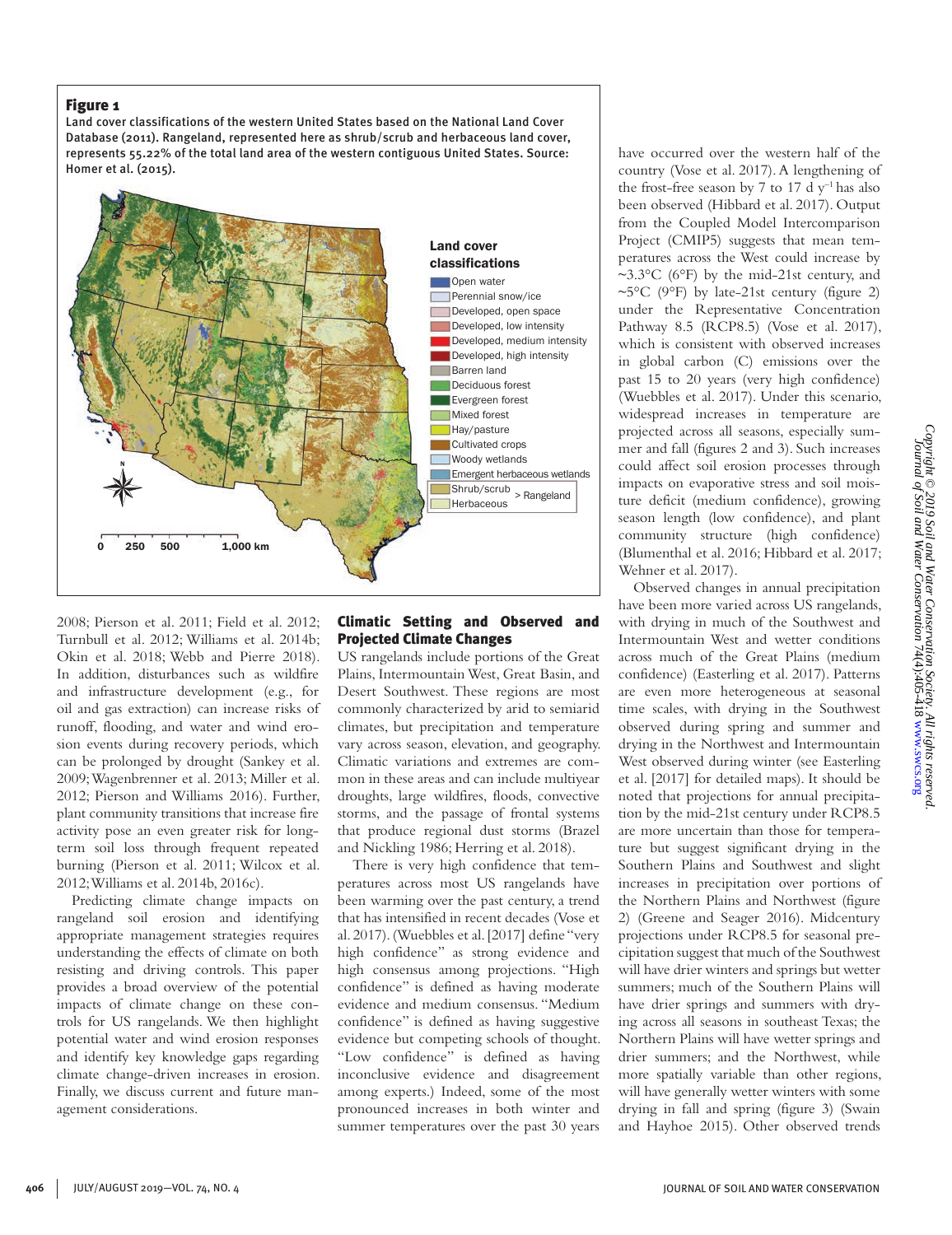that are projected to continue through midcentury include increased frequency and intensity of heavy rainfall events (figure 4; high confidence) and a higher proportion of precipitation falling as rain instead of snow (high confidence) (Easterling et al. 2017). Climate change is also thought to be affecting the frequency, intensity, and location of extreme events that may impact erosion, such as large fires (medium confidence), severe thunderstorms (low confidence), and severe winter storms (low confidence) (Kossin et al. 2017; Wehner et al. 2017).

Surface wind speeds, beyond those during severe thunderstorms, were not addressed in detail by Wuebbles et al. (2017). However, Vautard et al. (2010) report that surface winds have declined across the northern midlatitudes over the past 30 years, a "stilling" of 10% in the United States. Large-scale circulations explain a portion of these changes, but so too may increased surface roughness due to land use change and land cover change (Vautard et al. 2010; Cowie et al. 2013). Patterns of seasonal wind speed projections for the midcentury are consistent with these evaluations (figure 3). Much uncertainty remains, however, about the complex physical connections between climate change, wind speed, and other extreme weather events (Seneviratne et al. 2012). What is certain is that wind and water erosion responses to climate change will be variable across US rangelands. Figure 4 summarizes key observed and midcentury climate change projections that may be particularly impactful for future trends in erosion.

## Potential Impacts of Climate Change on Controls of Erosion

The potential for climate change to impact soil erosion from rangelands depends on its broad-scale effects on resisting and driving controls that define site susceptibility and vulnerability to erosion. At the site level, surface conditions that comprise resisting controls dictate susceptibility of the ground surface to erosion. Overall vulnerability to erosion is a function of surface susceptibility and exposure to driving forces, i.e., wind and water erosivity (figure 5) (Pierson et al. 2011; Williams et al. 2014b, 2016b).

Surface susceptibility is defined by the amount, type, and distribution of vegetation and ground cover (biotic structure), inherent soil properties (e.g., bulk density, erodibility, texture, and water repellency), surface roughness (e.g., vegetation height and spac-

### Figure 2

Projected change in midcentury (2040 to 2069) mean annual maximum and minimum temperature, precipitation, and wind speed as compared with historical (1971 to 2000) simulated daily data. Projections are based on the multimodel mean of 20 Coupled Model Intercomparison Project 5 (CMIP5) models with representative concentration pathway (RCP) 8.5 downscaled using the multivariate adaptive constructed analogs (MACA) statistical method. Sources: Abatzoglou and Brown (2012) and Taylor et al. (2012).



ing), and topography/slope steepness (Wolfe and Nickling 1993; Webb and Strong 2011; Williams et al. 2014b). Spatial heterogeneity in surface susceptibility and precipitation across a site create heterogeneous infiltration, runoff, and water erosion patterns that dictate losses or retention of water and sediment resources (Wilcox et al. 2003; Ludwig et al. 2005; Puigdefábregas 2005; Pierson and Williams 2016). Sparsely vegetated or bare soil locations (source areas) exhibit high evaporative losses and low soil water storage (Huxman et al. 2005; Newman et al. 2010), promote runoff (Pierson et al. 2010; Turnbull et al. 2010; Williams et al. 2014b), and facilitate transfer of water and soil resources to areas with ample surface protection (sink areas) (Reid et al. 1999; Wilcox et al. 2003; Ludwig et al. 2005; Field et al. 2012; Pierson and Williams 2016). Vegetation, litter, and ground cover dampen the erosive energy of rainfall and overland flow and delay and reduce runoff and erosion by trapping water input, stabilizing sediment, and promoting infiltration (Webb et al. 2014; Pierson and Williams 2016). These same factors reduce

wind erosion by sheltering soil from the wind and attenuating shear stress imparted to the surface by the wind field (Wolfe and Nickling 1993). However, while fractional cover of vegetation, rocks, and litter is of primary importance to susceptibility to water erosion, wind erosion is a lateral process. Thus, lateral cover of plants (and other nonerodible elements), their structure, height, and spatial distribution on the landscape control surface aerodynamics (Chappell et al. 2018).

Accumulation of soil water and nutrients in sink areas stimulates belowground biological activity, plant growth, and reproduction that further sustain the vegetative community and the overall source-sink structure (Schlesinger et al. 1990, 1996; Ludwig et al. 1997; Wilcox et al. 2003; Belnap et al. 2005; Ludwig et al. 2005; Turnbull et al. 2012). Water and wind-driven sediment transport may also be complementary, with waterdriven transport of soil and nutrients into eroded intercanopy gaps increasing the availability of sediment and nutrients for entrainment and transport by wind (Bullard and McTainsh 2003; Okin et al. 2006).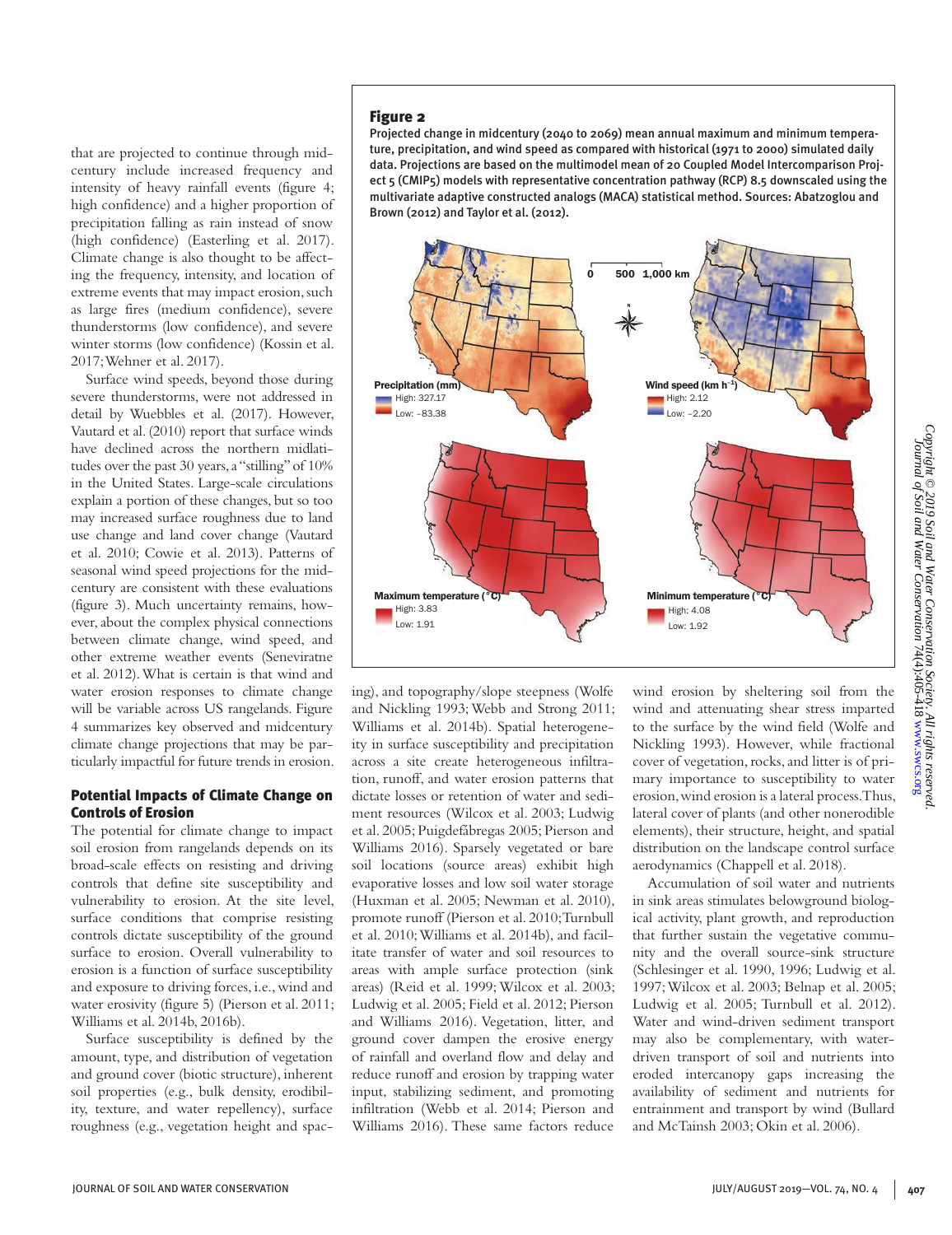Projected seasonal change in midcentury (2040 to 2069) temperature, precipitation, and wind speed as compared with historical (1950 to 2005) simulated daily data. Projections are based on the multimodel mean of 20 Coupled Model Intercomparison Project 5 (CMIP5) models representative concentration pathway 8.5 downscaled using the multivariate adaptive constructed analogs (MACA) statistical method. Sources: Abatzoglou and Brown (2012) and Taylor et al. (2012).



On well-vegetated and stable hillslopes, a feedback exists where vegetation and ground cover trap water and soil resources and promote soil properties that facilitate infiltration. Soil resource accumulation stimulates biological productivity that further sustains vegetation and ground cover, low surface susceptibility, and long-term ecological resilience. In the absence of disturbance, vulnerability to erosion and overall ecological resilience are therefore a function of the key characteristics that define an ecological site: (1) climate, (2) soil attributes, (3) plant community dynamics, and (4) landscape position (Williams et al. 2016b; Galloza et al. 2018). Alteration of vegetation structure through plant community shifts, fire, or other disturbances can increase the susceptibility of the ground surface to runoff and sediment transport, particularly under intense rainfall or wind events (figure 5) (Davenport et al. 1998; Turnbull et al. 2008; Bergametti and Gillette 2010; Pierson et al. 2011; Wilcox et al. 2012; Webb et al. 2014; Williams et al. 2014b, 2014a).

Whether climate change will have broadscale negative impacts on soil erosion in US rangelands depends on (1) the degree to which it regionally alters controls of erosion that increase site susceptibility through altered disturbance regimes and plant community dynamics, and (2) how much it increases overall vulnerability by altering trends in both surface susceptibility and driving forces, such as the amount, timing, and erosive energy of precipitation and wind. The following sections summarize the potential impacts of climate change on the dominant controls of erosion in rangelands.

*Vegetation Response to Projected Climate Change.* Projected changes in atmospheric carbon dioxide  $(CO_2)$  concentration, temperature, and precipitation will likely have significant impacts on vegetation production, cover, and community structure in US rangelands (Polley et al. 2013; Briske et al. 2015). Rangeland net primary production depends primarily on amount and timing of precip-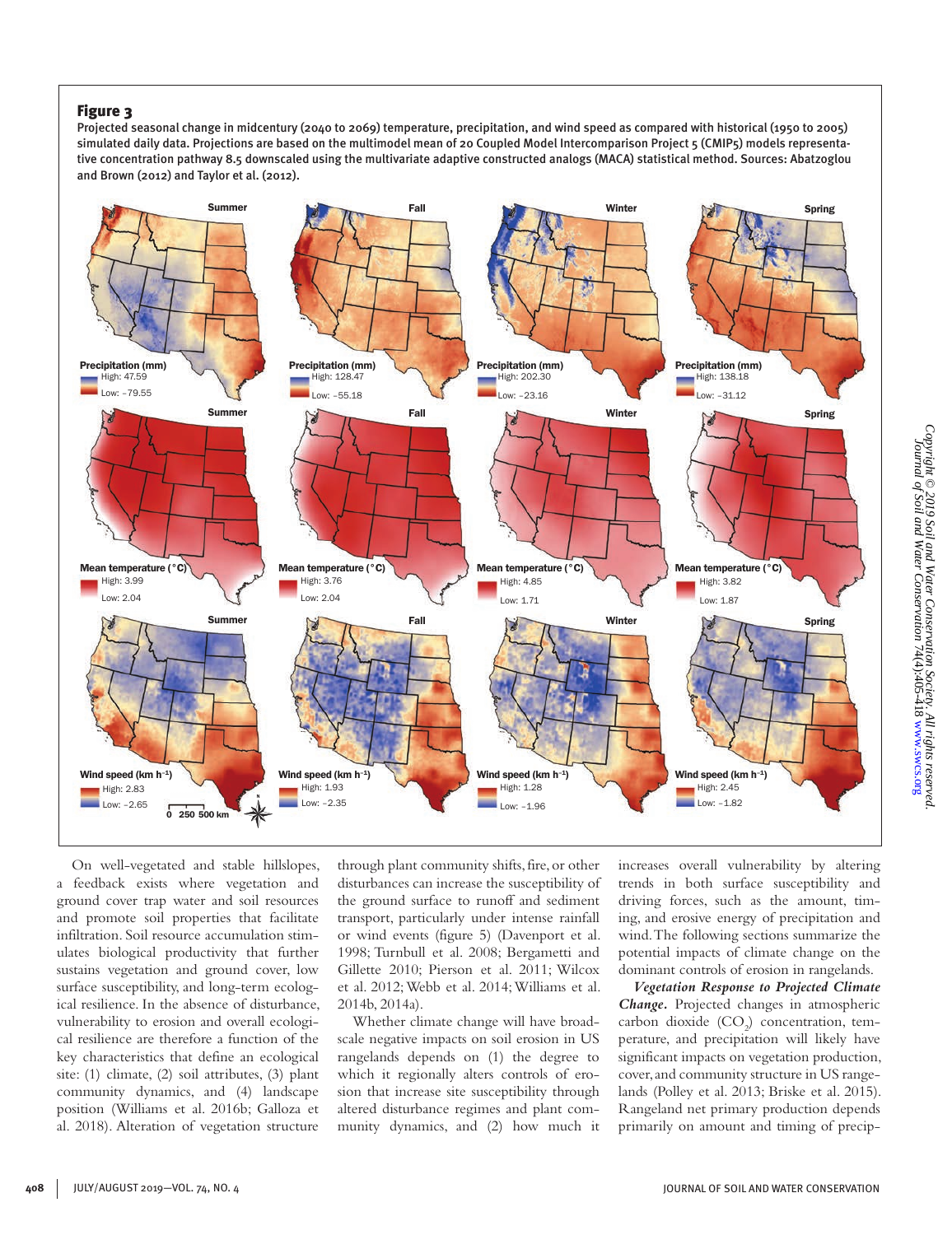Regional observed and projected changes in temperature and precipitation. (a) Observed change in heavy precipitation (amount of precipitation that exceeds 99th percentile; 1958 to 2016). (b) Observed change in the daily 20-year precipitation event (cm; seasonal maximum precipitation totals: 1948 to 2015). (c) Observed regional increase in annual mean temperature, 1986 to 2016 to 1901 to 1960. (d) Projected percentage increase in daily 20-year precipitation event for midcentury scenario (RCP8.5). (e) Projected change in annual average temperature. (f) Projected temperature change for coldest and warmest day. Source: Wuebbles et al. (2017).



itation (Polley et al. 2013), while warming and increasing  $\mathrm{CO}_2$  concentrations contribute primarily to plant water use efficiency, evaporative demand, and growing season length (Polley et al. 2013; Briske et al. 2015). Vegetation community structure depends on competition for limited water resources and nutrients (Gherardi and Sala 2015), but also on abiotic feedbacks associated with wind and water redistribution of soil, soil nutrients, and C, as well as land use and management (Hibbard et al. 2017).

Increased  $CO<sub>2</sub>$  concentrations promote growth and allow for more efficient water use by plants, which has the potential to offset the effects of warming to some degree (Polley et al. 2013). However, these benefits will likely be limited by water availability in the Southern

Plains and Southwest. Polley et al. (2013) and Briske et al. (2015) suggest that coupled warming and drying trends in the Southwest and Southern Plains will reduce overall net primary productivity and could favor shifts in community composition to more woody species in the Southern Plains and Southwest. In contrast, increased CO<sub>2</sub> and warming coupled with wetter conditions in the Northern Plains will likely lead to increased productivity but may favor invasive C3 herbaceous species. Both agree that predicting vegetation response in the Northwest—where overall precipitation amounts are projected to be relatively stable with a seasonal shift to wetter winters and drier summers—is more uncertain, but that warmer, drier summers should reduce late summer productivity and wetter, warmer winters could favor invasive annual grasses, particularly cheatgrass (*Bromus tectorum* L.), which has serious implications for increased fire activity (Balch et al. 2013; Pilliod et al. 2017).

Field studies have shown that increased interannual variability in precipitation decreases overall ecosystem productivity and that this effect becomes more pronounced over time (Sala et al. 2012; Gherardi and Sala 2015). Moreover, Gherardi and Sala (2015) demonstrated that shrub productivity in southwestern deserts increases in response to increased precipitation variability while grass productivity decreases, which suggests that prolonged periods of increased variability in precipitation could promote community transitions from grass-dominated to shrub-dominated landscapes. Shrub encroachment, once initiated, is often self-sustaining. High infiltration rates, deeper soil water storage, and entrapment of nutrient rich soils underneath or adjacent to shrub canopies create favorable conditions for shrub growth, often at the expense of herbaceous species (Schlesinger et al. 1990; Parsons et al. 1992; Bhark and Small 2003; Okin et al. 2009; Turnbull et al. 2010; Field et al. 2012). Overall, community transitions might occur, which favor erodibility and increase site susceptibility. Such transitions should be closely monitored for their effects on soil erosion.

*Wind Erosivity.* Mean wind speeds are projected to be lower for much of the western United States, except for the Southern Plains and portions of the Northern Plains regions (figure 2), but these projections are highly uncertain (Vautard et al. 2010). Regardless, this small reduction in potential erosivity will likely be offset in many locations by vegetation responses to climate change. Wind erosivity depends on how the wind field interacts with exposed soil at the surface, which is controlled by vegetation cover and structure (Mayaud and Webb 2017). Vegetation both extracts momentum from the wind and provides shelter zones in which wind speeds at the surface are reduced depending on plant density and size (Wolfe and Nickling 1993). Thus, trends in vegetation that promote sparseness or transition from dense-cover grasses to shrubs with exposed gaps can effectively increase wind erosivity (Munson et al. 2011; Okin et al. 2018). Further, while mean wind speeds are projected to be lower for most of the West, large-scale wind erosion and dust emission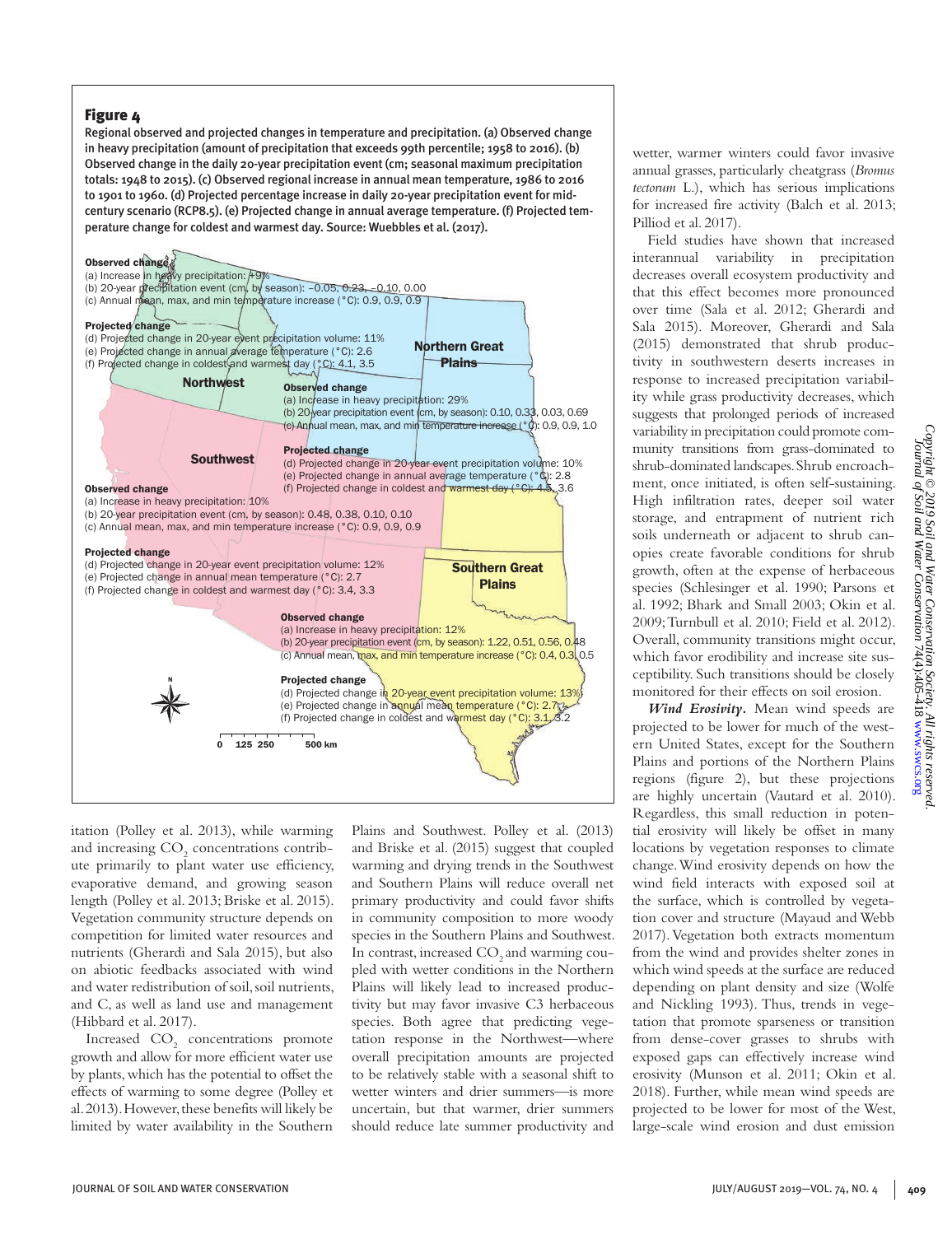events are largely driven by frontal passages over much of the region. Drier winters and springs in the Southern Plains and Southwest may leave many sites more vulnerable to these erosive events by reducing early season production and affecting green-up timing, and increased fire activity in the Northwest could lead to more exposed surface area during recovery periods.

In addition to synoptic scale frontal wind patterns, local convective winds are also important drivers of wind erosion in US rangelands. Local dust events are often coupled with convective storms (Brazel and Nickling 1986; Novlan et al. 2007), which can account for a significant portion of dust activity/hazards. In general, climate models predict an increase in extreme thunderstorm events (Kossin et al. 2017), but confidence in these projections is low. Thus, relating increases in convective storm frequency and magnitude to increased potential for wind erosion is highly uncertain and remains a difficult challenge to aeolian researchers.

 *Soil Crusting.* Another significant control for aeolian processes in rangelands is physical and biological soil crusting, which significantly increases transport thresholds (Gillette et al. 1982; Belnap and Gillette 1998). Few papers have focused specifically on projected climate change implications for soil crusts in the context of soil erosion (Ferrenberg et al. 2015), and this remains a significant knowledge gap in our understanding of how climate change will impact aeolian processes in US rangelands. However, some relationships are relatively well understood. Both types of crust reduce wind erosion and have variable effects on water erosion. Climate change is likely to affect the proportion of the soil surface covered by different types of crusts at any time through one or more of the following processes: reduced rainfall frequency reduces opportunities for physical crust reformation following physical disturbance, but increased intensity generates stronger crusts that may be more persistent. Warming and changes to rainfall timing and intensity may negatively affect biological crusts (Belnap and Eldridge 2003) at a level similar to physical disturbance (Ferrenberg et al. 2015). While crusts can withstand limited soil mobility (Langston and McKenna Neuman 2005; Kidron and Zohar 2014), even small increases in aeolian activity because of reductions in extent, duration, or strength of soil crusts could potentially lead

#### Figure 5

Conceptual model of hydrologic vulnerability and risk. Hydrologic vulnerability (measured as runoff and erosion response, *y*-axis) is a function of site susceptibility (*x*-axis) and rainfall intensity (indicated by colors). Vulnerability dictates resources at risk. Concentrated flow processes dominate the postfire environment where site susceptibility is high (e.g., high bare ground, water-repellent soils) or rainfall is of moderate to high intensity. Rainsplash processes prevail where susceptibility is low (well-aggregated soils, land surface well protected by litter cover). Rainsplash, sheetflow, and concentrated flow processes all contribute to the runoff/erosion response where site susceptibility is indicative of disturbed conditions (reduced ground cover and aggregate stability, poor soil structure). The overall hydrologic response is amplified with increasing slope steepness. Sources: modified from Pierson et al. (2011) and Williams et al. (2014a).



to further instability and increased susceptibility to wind erosion.

*Rainfall Erosivity.* Climate change models consistently project an increase in the frequency and intensity of high intensity rainfall events for the western United States (figure 4) (Easterling et al. 2017), and thus erosivity (Nearing 2001; Zhang et al. 2012; Biasutti and Seager 2015; Nearing et al. 2017). Rainfall erosivity is defined as the capability of rainfall to cause soil loss by water and is a function of the energy of rainfall and rainfall intensity (Nearing et al. 2017). However, Nearing et al. (2017) point out that kinetic energy of rainfall is not a direct driver of erosion in cases where runoff (transport) is limited, rather water erosion rates are generally highest where overland flow occurs and that rainfall energy is effectively a surrogate for discharge or runoff generation. Runoff rates are generally greatest where surface conditions are bare (high susceptibility) and, under these conditions, are exacerbated with increasing rainfall intensity—high vulnerability (figure 5) (Pierson et al. 2011; Williams et al. 2014b; Pierson and Williams 2016).

Magnitude of erosion under these conditions is dependent on the connectivity of runoff; the amount of sediment available for transport; and the amount, energy, and transport capacity of overland flow (Pierson et al. 2011; Al-Hamdan et al. 2012, 2013, 2015; Williams et al. 2016a). Well-connected, bare conditions and high sediment availability are most common following short-term disturbances such as wildfire, but also occur with declines in vegetation and cover over time because of poor land use practices, drought, and woody plant encroachment (Pierson et al. 2007, 2010; Turnbull et al. 2008, 2012; Al-Hamdan et al. 2012; Williams et al. 2014a, 2016b, 2016a). Given these relationships, climate change impacts on erosivity are likely compounding in their effect on erosion through concomitant changes in plant community dynamics and disturbance regimes such as fire, drought, and desertification. As such, increases in rainfall erosivity may have the greatest impact through exacerbating the effects of fire, desertification, and poor land use practices on runoff generation and soil loss by water (Zhang et al. 2012). It is also worth noting that during extreme weather events, the effect of high winds on rain (winddriven rain) has the potential to significantly increase rainfall erosivity for a given precipitation intensity (Marzen et al. 2017). Given the projected increase in extreme weather events, this impact should not be ignored in research and modeling efforts.

*Impacts on Disturbance.* The frequency of large fires, annual area burned, and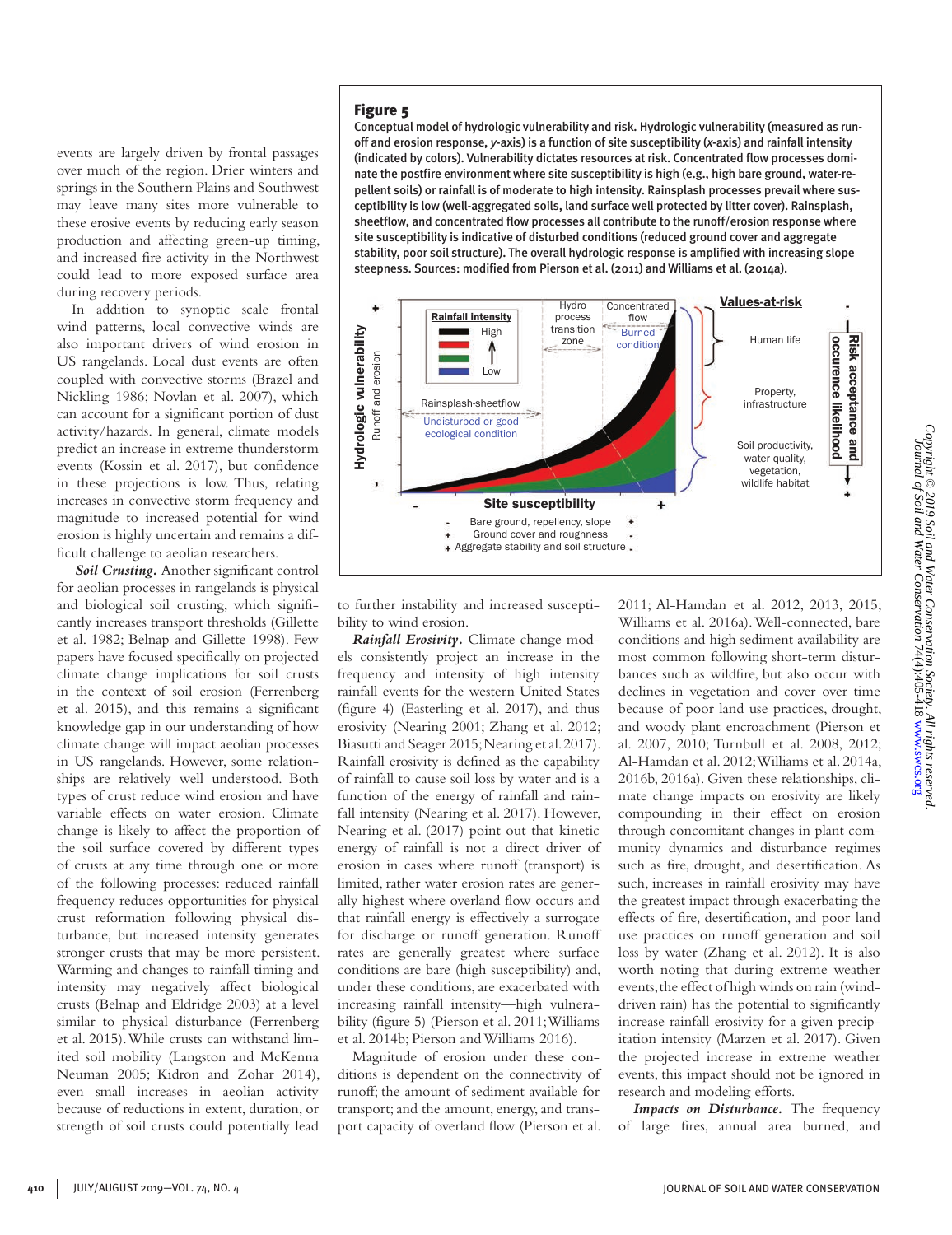drought-induced tree die-off have increased across the western US rangeland-dry forest continuum in recent decades and are expected to increase further with projected climate change (Breshears et al. 2005, 2009; Westerling et al. 2006; Keane et al. 2008; Morgan et al. 2008; Flannigan et al. 2009; Littell et al. 2009; Spracklen et al. 2009; Abatzoglou and Kolden 2011; Miller et al. 2011; Balch et al. 2013; Williams et al. 2014b). Much of the interior western United States now exists in a state in which rangeland and woodland wildfires stimulated by annual grasses and dense woody fuels have a greater likelihood of progressing upslope into dry forests, where wildfire activity is also increasing (Keane et al. 2008; Nelson and Pierce 2010; Balch et al. 2013).

Invasion by and expansion of annual cheatgrass is the primary cause of increased fire frequency and annual area burned on sagebrush rangelands throughout much of the western United States (Keane et al. 2008; Miller et al. 2011; Balch et al. 2013). Cheatgrass escalates wildfire activity on rangelands by increasing the horizontal continuity of fuels and the likelihood of ignition (Brooks et al. 2004; Link et al. 2006). Burning of cheatgrass infested sites favors cheatgrass dominance and perpetuates a recurring grass-fire cycle (Knapp 1996; Brooks et al. 2004; Davies et al. 2012; Balch et al. 2013). Abatzoglou and Kolden (2011) suggest both cheatgrass invasibility and the length of the fire season in the Great Basin will be enhanced by a warmer climate and an increase in wet winters. Across the interior west, cheatgrass is moving upslope (Keeley and McGinnis 2007; McGlone et al. 2009; Griffith and Loik 2010; Bromberg et al. 2011), potentially setting up occurrence of the cheatgrass-fire cycle at higher elevations and in woodlands and dry forests. At mid-elevations, pinyon (*Pinus* spp.) and juniper (*Juniperus* spp.) expansion into sagebrush (*Artemisia* spp.) communities and infill on existing woodlands have increased woody fuel loading and increased risk of severe wildfires (Keane et al. 2008; Romme et al. 2009).

In recent decades, warming winter and spring air temperatures at mid-elevations of the western United States have yielded decreased snowpacks (Mote et al. 2005; Regonda et al. 2005; Knowles et al. 2006; Trenberth et al. 2007; Bonfils et al. 2008; Nayak et al. 2010), earlier spring snowmelt and streamflow (McCabe and Clark 2005; Regonda et al. 2005; Stewart et al. 2005; Pederson et al. 2011), and drier fuel conditions (Westerling et al. 2006). These trends have extended fire seasons and increased fire frequency and area burned in western forests (Pierce et al. 2004; Westerling et al. 2006; Morgan et al. 2008; Pierce and Meyer 2008; Littell et al. 2009). In the southwestern United States, recent landscape- to regional-scale die-offs of pinyon and juniper have been attributed to periods of drought and limited soil water availability, plant water stress, bark beetle infestations, and reduced tree regeneration (Allen 2007; Allen and Breshears 1998; Breshears et al. 2005, 2009; Clifford et al. 2013; Gaylord et al. 2013; Redmond et al. 2013, 2015). Projections of climate and plant community transitions are highly variable, but most forecast warming and drought, increased dry-season cyclonic storms, longer fire seasons, and greater wildfire activity across the rangeland-dry forest continuum of the western United States (Flannigan et al. 2000, 2009; Whitlock et al. 2003; Gedalof et al. 2005; Running 2006; Bradley et al. 2009; Spracklen et al. 2009; Littell et al. 2010; Abatzoglou and Kolden 2011; Balch et al. 2013; Williams et al. 2014b). These broad-scale disturbances potentially increase susceptibility of rangelands to erosion across landscape to regional scales (Williams et al. 2014b).

#### Potential Trends and Implications of Soil Erosion

Increased aeolian sediment transport and dust emission have several implications for rangeland plant communities and ecogeomorphology and pose a serious hazard to human health. Soil loss and redistribution affects overall soil health, biogeochemical cycles, and land potential. Because many rangelands exist near ecological thresholds, even relatively small perturbations may degrade sites beyond their ability to recover (Archer and Predick 2008). Further, increased dust emissions could have significant implications for air quality and human health, while episodic hazards such as dust storms also pose immediate threats to human life.

Limited studies have attempted to quantify effects of climate change on wind erosion in US rangelands (Munson et al. 2011; Pu and Ginoux 2017). In general, lower projected wind speeds over much of the western United States (figure 2) will likely be offset by changes to vegetation controls, e.g., increases in intercanopy gaps. Further, more frequent fires and shorter fire return inter-

vals could lead to increased erosion from disturbed sites. Longer-term stresses and response to climatic change such as increased moisture deficits, decreased productivity, and grass-shrub transitions also have the potential to significantly increase site susceptibility to aeolian processes. These effects could potentially be exacerbated by future reductions in soil crusting. Indeed, dust emission rates have increased significantly over the past two decades (Hand et al. 2016), despite wind stilling over much of the area. Given the potential impacts of climate change on US rangelands, overall dust emission could continue to increase over both short- and long-term time scales despite the predicted decrease in overall wind speed over much of the western United States. Plot-scale research has explored the interactions between vegetation change and aeolian processes in US rangelands, but the impact of ecosystem changes for current and future regional dust emissions has not been established over large areas. It is incumbent on the rangeland research and management communities to monitor responses to these stresses across relevant thresholds of aeolian activity, as well as how these changes promote dust emission frequency and magnitude.

Projected climate changes and vegetation community response suggest increased landscape vulnerability to soil erosion by water over much of US rangelands, with the most pronounced impacts likely related to drought and increased disturbance. Knowledge regarding drought impacts on erosion in US rangelands comes primarily from studies in the Southwest, which suggest that community transitions that result in a reduction of herbaceous cover and favor connected, bare intercanopy spaces can lead to increased runoff and erosion (Wilcox et al. 1996; Allen and Breshears 1998). These results suggest that, overall, prolonged vegetation reductions associated with drought may cause increases in erosion through increased surface susceptibility. In general, amplified runoff and associated erosion are likely during high water input, erosive events at sites where cover is decreased by any disturbance (Pierson et al. 2011; Williams et al. 2014b). Indeed, there is ample evidence from the Southwest that documents increased soil erosion following coarsening of plant community structure via grassland-shrubland conversion—e.g., desertification (Schlesinger et al. 1990; Turnbull et al. 2008, 2012)—associated with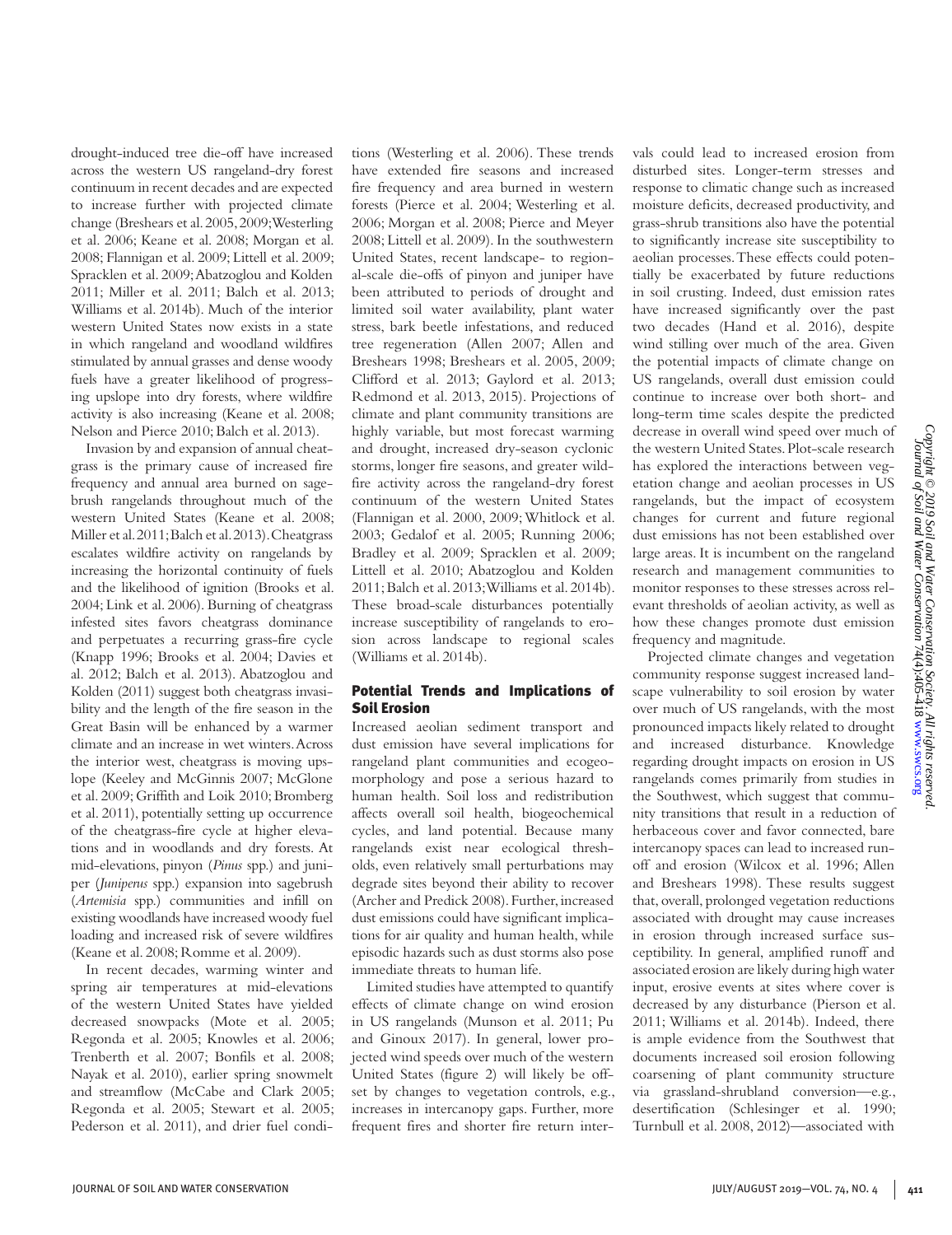a combination of factors including land use and climate (Buffington and Herbel 1965; Grover and Musick 1990; Bahre and Shelton 1993; Archer et al. 1995; Van Auken 2000, 2009). Coarsening of plant community structure increases fine-scale erosion by rainsplash and sheetflow (Abrahams et al. 1995; Parsons et al. 1996a). In turn, runoff generated in bare interspaces promotes concentrated flow and amplifies downslope sediment transport (Luk et al. 1993; Parsons et al. 1996b; Wainwright et al. 2000; Turnbull et al. 2010). Water and soil losses inhibit herbaceous productivity and further propagate bare ground connectivity (Bhark and Small 2003). In general, both wind and water erosion increase with increasing bare ground over broad scales, potentially degrading sites beyond conservation and restoration thresholds (Turnbull et al. 2012). Similar responses have been reported for coarsening of plant community structure following shrubland-to-woodland conversions driven by land use, climate, and reduced fire activity in the northwestern United States (Pierson et al. 2007, 2010, 2013; Williams et al. 2014a, 2016b, 2016c, 2016a). In contrast, recent studies of streamflow following drought-induced pinyon, juniper, and lodgepole pine (*Pinus contorta* Douglas) die-off in the Southwest have reported either decreases to little change in streamflow over short timescales (Guardiola-Claramonte et al. 2011; Biederman et al. 2015). In both studies, the authors suggest that decreases in streamflow were associated with increased water use by enhanced herbaceous cover following tree die-off. Thus, the limited research to date on drought-specific impacts on water erosion from US rangelands hinders accurate prediction of drought impacts on erosion with climate change, and this should be a research focus moving forward.

Disturbance by wildfires increases susceptibility and vulnerability to erosion at plot to watershed scales and increases hazards to values-at-risk such as natural resources, property, infrastructure, and human life (figure 5) (Calkin et al. 2007; Robichaud et al. 2010; Pierson et al. 2011; Williams et al. 2014b; Pierson and Williams 2016). Much of what is currently known about fire impacts on erosion comes from plot- to hillslope-scale artificial rainfall experiments and anecdotal reports of debris flows and mudslides (Pierson et al. 2002, 2011; Williams et al. 2014b; Pierson and Williams 2016). Increasing wildfire activity associated with climate change poses significant environmental, social, and economic consequences associated with erosion events (Pierson et al. 2011; Wilcox et al. 2012; Williams et al. 2014b). More frequent and larger fires increase the likelihood and potential magnitude of both onsite and offsite impacts to values-at-risk (figure 5). More frequent surface exposure due to repeated burning will likely increase both water and wind erosion during commonly occurring storms in addition to increasing the probability susceptible soil surfaces will be exposed when less frequent, high intensity events which climate projections indicate are likely to increase (Kossin et al. 2017)—occur. Loss of biologically important surface soils during more frequent high intensity events may be particularly critical for rangelands where soil formation takes decades (Allen et al. 2011; Sankey et al. 2012). This may be especially problematic where large fires are followed by drought years with minimal plant recruitment that prolongs susceptibility.

Waterborne sediment pulses transported into channels during postfire erosion events and subsequently flushed into streams (Cannon et al. 2001; Meyer and Pierce 2003; Pierce et al. 2004) may negatively impact water resources, fisheries, and channel geomorphology (Minshall et al. 2001; Pierce et al. 2011). Further, several studies have linked large debris flow events in dry forests of the Interior West to warm climatic conditions (Medieval Warm Period, 1,050 to 750 years ago) and periods of extensive fires (Meyer and Pierce 2003; Pierce et al. 2004; Pierce and Meyer 2008). Fire-induced debris flows can transport tremendous volumes of sediment and debris into main stem rivers (Cannon et al. 2001; Meyer et al. 2001; Pierce et al. 2011), and the literature suggests that these events may become more common under continued increases in wildfire activity and high intensity, erosive rainfall events on extensively burned landscapes (Williams et al. 2014b).

Current knowledge is strong regarding fire impacts on surficial processes across plot to small watershed scales, but research is still needed to relate varying surface susceptibility to runoff and erosion responses for burned versus unburned conditions and to better represent hydrologic and erosion recovery in quantitative hydrology and erosion models under changing precipitation regimes (Pierson et al. 2011; Moody et al. 2013; Williams et al. 2014b; Pierson and Williams 2016). Likewise, current ability to accurately model and predict postfire hydrologic and associated erosion responses over large spatial scales and complex topography remains limited, particularly under potentially changing precipitation regimes and erosivity and for flood, debris flow, and mud-slide responses. More work is also needed to assess the impacts of fire on aeolian transport rates and dust emission events (Dukes et al. 2018). Advancements in these key areas are important in the development of postfire decision support tools for assessing and predicting erosion responses under a changing climate.

# **Discussion**

Managing the impacts of climate change on wind and water erosion will be critical for the long-term sustainability of US rangelands (Webb et al. 2017). Our review of potential climate change impacts on erosion drivers, and the likely responses, brings us to some important considerations for the management of current and future erosion as the basis for maintaining and improving soil health, water and air quality, and the ecosystem services that depend on them. Foremost are the following questions:

- 1. How can wind and water erosion and their responses to land use and management be effectively monitored across diverse rangeland ecosystems?
- 2. How can information about soil erosion be incorporated into management decisions?
- 3. What management actions are necessary to reduce the negative impacts of climate change while leveraging positive impacts?
- 4. What proportion of often limited management resources should be devoted to anticipating future climate change impacts versus addressing current impacts of invasive species, grazing-induced changes in the fire regime, and soil degradation?

Quantifying wind and water erosion rates and their responses to land use, land management, and land cover changes will be essential to develop management responses that are effective into the future. Currently, our understanding of regional wind erosion rates is limited and supported largely by coarse spatial resolution (e.g.,  $>1^{\circ}$ ) model estimates of dust emission (Shao et al. 2011). Little is known about the current magnitude of wind erosion rates in US rangelands (Breshears et al. 2003; Nauman et al. 2018), with most available measure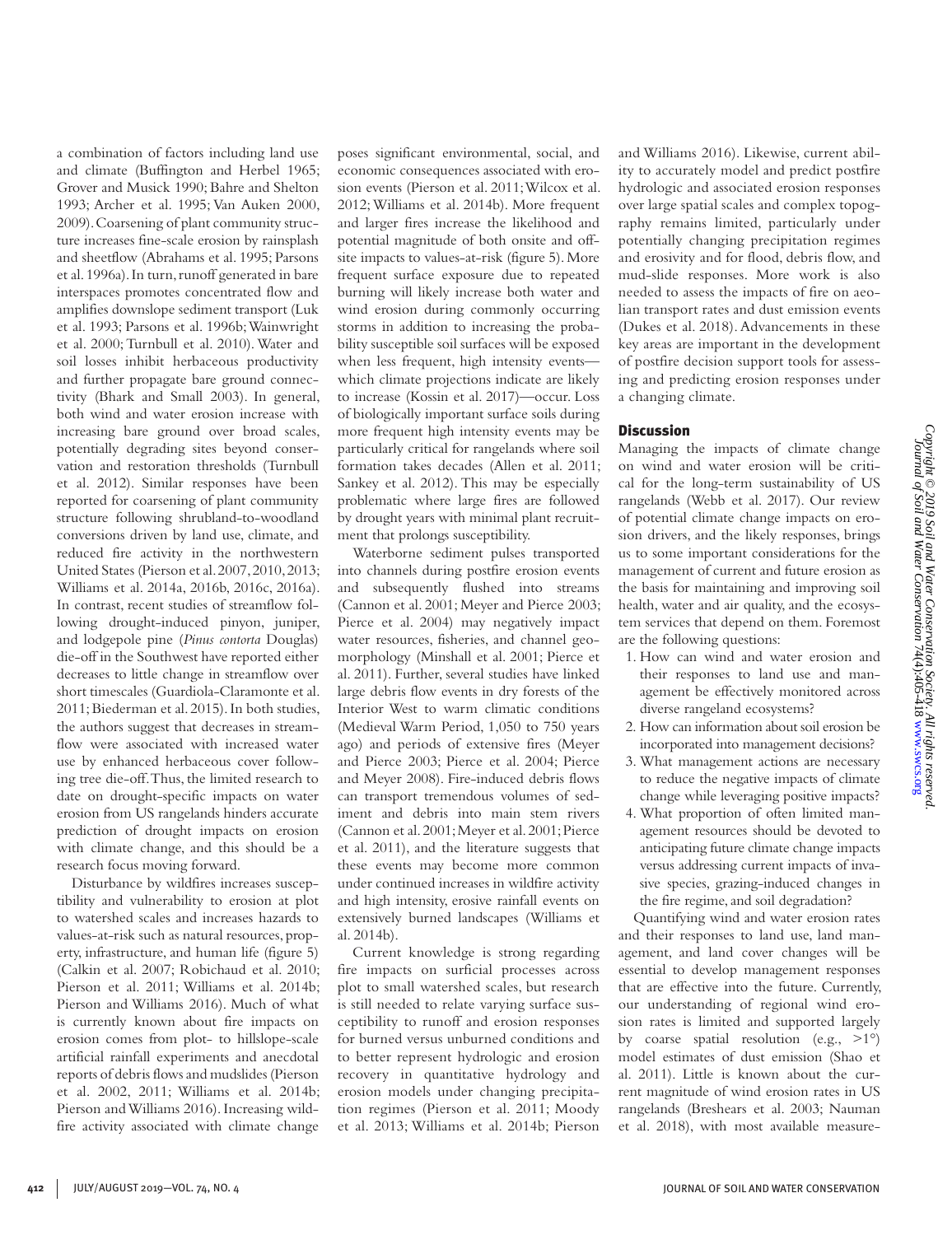ments of sediment transport rather than erosion, and with limited scope (Munson et al. 2011; Wagenbrenner et al. 2012; Webb et al. 2014). More is known about runoff and water erosion in US rangelands because of its longer research focus (Nearing et al. 2017). As measuring wind and water erosion rates over the large area of US rangelands is impractical, modeling approaches that can leverage data collected by existing monitoring programs—or remote sensing (Chappell et al. 2018)—provide the best opportunities for evaluating erosion rates and the process responses to land use and climate change. The Aeolian EROsion (AERO) model (Edwards et al. 2018) and Rangeland Hydrology and Erosion Model (RHEM) (Nearing et al. 2011; Al-Hamdan et al. 2015) can be applied to standardized rangeland monitoring data like those collected as part of the Bureau of Land Management's Assessment, Inventory and Monitoring (AIM) program (Toevs et al. 2011) and the USDA Natural Resources Conservation Service's National Resources Inventory (NRI) (Goebel 1998)—and provide the opportunity to assess rangeland wind and water erosion across plot to regional scales. As of December of 2017, AIM and NRI data have been collected at over 50,000 locations across the US rangelands to which AERO and RHEM can be applied, with support in model calibration and testing to establish uncertainties from networked observatory sites like the USDA's Long-Term Agroecosystem Research Network (Robertson et al. 2008) and associated National Wind Erosion Research Network (Webb et al. 2016).

Establishing model estimates of water erosion and wind-driven sediment transport from existing monitoring data will provide new opportunities to link erosion assessments to land classification systems and land resource hierarchies that are used to inform management (Salley et al. 2016). For example, incorporating model estimates of wind and water erosion from AIM and NRI data into ecological site descriptions (ESDs) (Caudle et al. 2013) and relating erosion rates to core indicators of rangeland condition (Herrick et al. 2017) and rangeland health (Pyke et al. 2005) could provide the necessary information for resource managers to identify tolerable erosion rates; establish benchmarks (e.g., in ground cover) for erosion control, which relate to water and air quality (e.g., 1977 Clean Air Act and National Ambient

Air Quality Standards); and to consider erosion management and trade-offs alongside other resource concerns. Recent applications of ESDs and state-and-transition models to evaluate rangeland dust emission (Galloza et al. 2018) and water erosion (Williams et al. 2016b, 2016c) have shown the utility of integrating monitoring data with erosion models and conceptual models of ecosystem states and their dynamics (figure 6). Such systems approaches will be useful for understanding and managing the impacts of climate change on rangeland erosion and feedbacks of the processes to ecosystem health and production.

We contend that management actions and resources needed to address future climate change on soil erosion in rangelands are largely those necessary to address the current impacts of invasive species, fire, and soil degradation. Increasing the health and overall resilience of rangeland ecosystems will in many, if not most, cases reduce negative climate change impacts and improve the efficacy of climate adaptation while allowing positive impacts to be exploited (Webb et al. 2013). At a minimum, an increased focus on addressing or adapting to current threats e.g., shrub invasion of Chihuahuan Desert ecosystems (Archer et al. 2017), changing grass-fire cycles and invasion of Great Basin sagebrush shrublands by cheatgrass (Balch et al. 2013), and slow ecological recovery of ecosystems affected by infrastructure development for oil and gas extraction (Nauman et al. 2017)—that are likely to be *exacerbated* by climate change and impact rangeland communities is justified (Dallimer and Stringer 2018). Planned rather than reactive management of rangeland soil erosion and the potential process responses to climate change is likely to have the greatest positive impact on the quality of rangeland soil, vegetation, air, and water resources over the long term (Briske et al. 2015). Participatory research to develop innovative range management systems that are inherently more flexible and suited to changing climatic and market conditions are also likely to build resilience to an increasingly unpredictable climate (Spiegal et al. 2018).

Finally, among the many climatic controls on erosion, our confidence in their midcentury projections vary dramatically. There is relatively high confidence in projections of rising temperatures, as well as more frequent and severe soil moisture deficits, wildfires, and heavy precipitation

events. However, confidence is relatively low in projections of average precipitation (annual and seasonal), intense storms, and surface wind speeds. Changes in land use and land cover may be equally if not more important as climate change in determining future erosion rates (Ferrenberg et al. 2015) but may well be influenced by climatic changes. There is great uncertainty about how plant communities will respond to climate change and how the socioeconomic drivers of land use change will impact rangeland wind and water erosion. In the face of such uncertainty, explicitly considering the trade-offs for erosion impacts against other management objectives and implementing flexible, "no-regrets" management practices that achieve multiple objectives could have both immediate and long-term benefits for US rangelands.

# Summary and Conclusions

Conservation of US rangeland resources into the future presents a substantial challenge to the management community. Soil erosion by wind and water is already a serious threat to US rangelands and may be accelerated by future climate change. Managing to limit soil erosion impacts today will be critical for adaptation, given that many of the challenges we currently face are expected to be exacerbated if current trajectories of emissions and climate change continue. Moreover, given our current understanding, more widespread erosion will only increase exposure and sensitivity of rangelands to climate impacts—reducing resilience to climatic stressors and pushing some rangelands past restoration and conservation thresholds which reduces the adaptive capacity of land users. Our understanding of ecogeomorphic links between erosion processes and rangeland condition and trajectory is improving, but more research is needed to inform management efforts to build rangeland resilience. The following summarize our current understanding of the potential impacts of climate change on erosion in US rangelands and highlight important knowledge gaps and research needs:

• Projected trends toward reduced vegetation cover and shifts in vegetation communities from herbaceous to shrub-dominated landscapes resulting from warming and drying have the potential to significantly increase landscape susceptibility to water and wind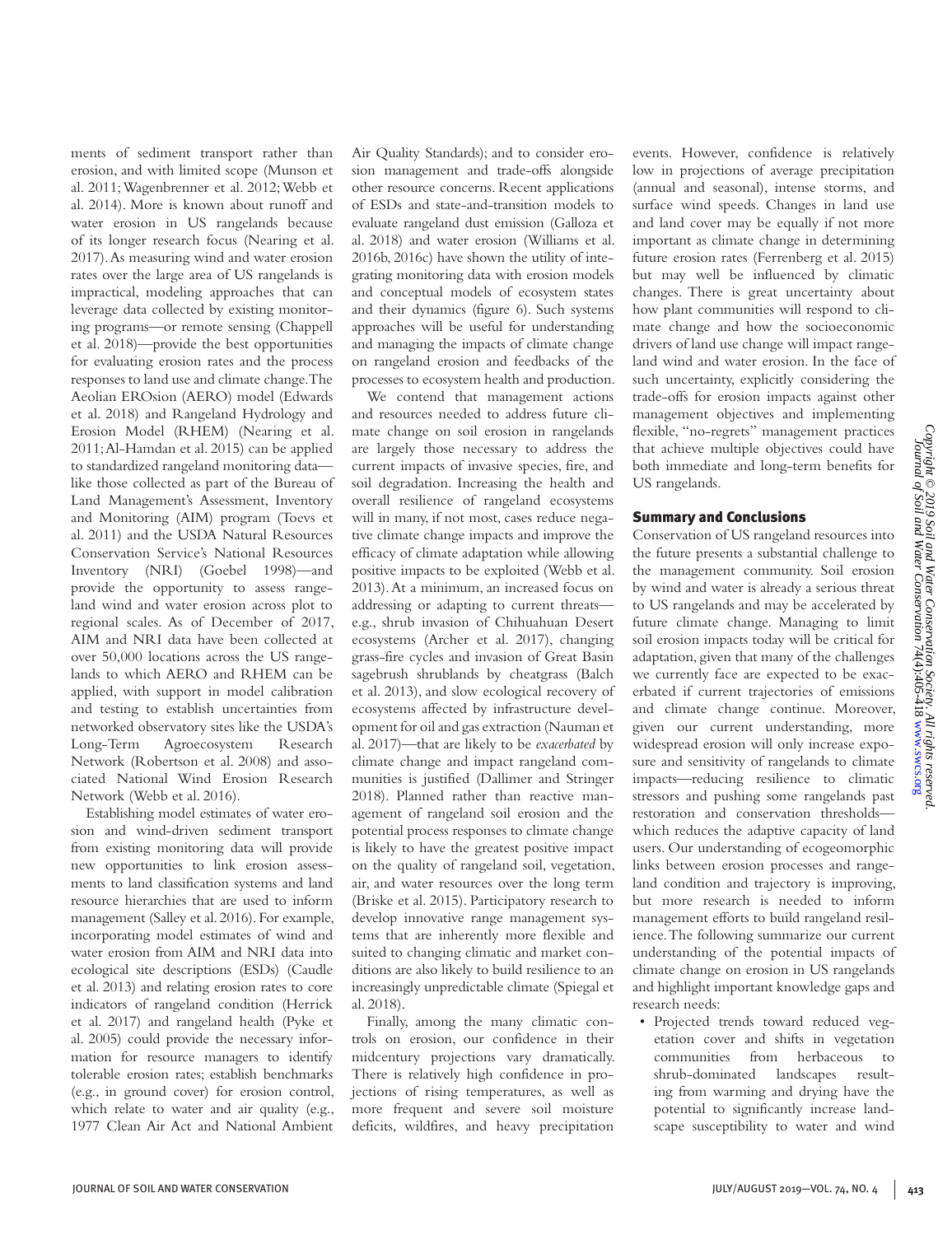Generalized schema that includes accounting for current erosion in evaluating and managing rangeland soil planning for future climate changes.



soil erosion over much of the western United States.

- Potential increases in rainfall erosivity may have the greatest impact by exacerbating effects of fire, desertification, and poor land use practices on runoff and erosion.
- Increased disturbance from fire and exotic invasive grasses has the potential to significantly increase frequency and magnitude of erosive events over both short time scales commensurate with increased susceptibility during recovery periods and longer time scales associated with increased vulnerability to erosion because of more frequent, larger fires over an expanded range.
- Projected climate change could slow recovery times to fire and other disturbances, e.g., infrastructure development for oil and gas extraction, that are increasing in density across western rangelands and may impact soil erosion and dust emission.
- More work is needed to expand our ability to model postfire hydrologic and

erosion response over large areas and complex topography.

- More research is needed to understand the impact of ecosystem changes, e.g., reductions in vegetation density, community shifts, and soil crusting, for current and future wind erosion and regional dust emission from US rangelands.
- More research is needed to improve understanding of drought-specific impacts on water erosion in US rangelands, which is currently limited.
- Existing, extensive plot-scale rangeland monitoring and remote sensing data should be leveraged in modeling frameworks to establish baseline assessments of current vulnerability of US rangelands to soil erosion and, where possible, used to assess potential changes to future vulnerability associated with rangeland responses to climate change.
- Soil erosion should be explicitly included in management benchmarks and decision support tools to better mitigate negative consequences of erosion and its impacts on water resources and air quality.
- Flexible, no-regrets management options should be implemented to combat current soil erosion impacts on US rangelands, which will improve rangeland resilience and the efficacy of future climate change adaptation.
- Finally, fundamental knowledge of erosion processes is critical to developing accurate models and appropriate management practices. As such, processed-based research to further our understanding of the underlying processes and refine models used to guide management is a continual need.

#### Acknowledgements

We would like to thank Paige Ramsey (GIS specialist at the USDA Southwest Climate Hub in Las Cruces, New Mexico) for her patient assistance with producing figures for this article.

#### Disclaimer

This work is a product of the USDA Agricultural Research Service. Any opinions, findings, conclusions, or recommendations expressed in this publication are those of the author(s) and do not necessarily reflect the view of the USDA, which is an equal opportunity provider and employer. Any use of trade, product, or firm names is for descriptive purposes only and does not imply endorsement by the US Government.

# References

- Abatzoglou, J.T., and T.J. Brown. 2012. A comparison of statistical downscaling methods suited for wildfire applications. International Journal of Climatology 32:772-780.
- Abatzoglou, J.T., and C.A. Kolden. 2011. Climate change in western US deserts: Potential for increased wildfire and invasive annual grasses. Rangeland Ecology and Management 64:471-478.
- Abrahams, A.D., A.J. Parsons, and J. Wainwright. 1995. Effects of vegetation change on interrill runoff and erosion, Walnut Gulch, southern Arizona. Geomorphology 13:37-48.
- Al-Hamdan, O.Z., M. Hernandez, F.B. Pierson, M.A. Nearing, C.J. Williams, J.J. Stone, J. Boll, and M.A. Weltz. 2015. Rangeland hydrology and erosion model (RHEM) enhancements for applications on disturbed rangelands. Hydrological Processes 29:445-457.
- Al-Hamdan, O.Z., F.B. Pierson, M.A. Nearing, C.J. Williams, J.J. Stone, P.R. Kormos, J. Boll, and M.A. Weltz. 2012. Concentrated flow erodibility for physically based erosion models: Temporal variability in disturbed and undisturbed rangelands. Water Resources Research 48:W07504.
- Al-Hamdan, O.Z., F.B. Pierson, M.A. Nearing, C.J. Williams, J.J. Stone, P.R. Kormos, J. Boll, and M.A. Weltz. 2013.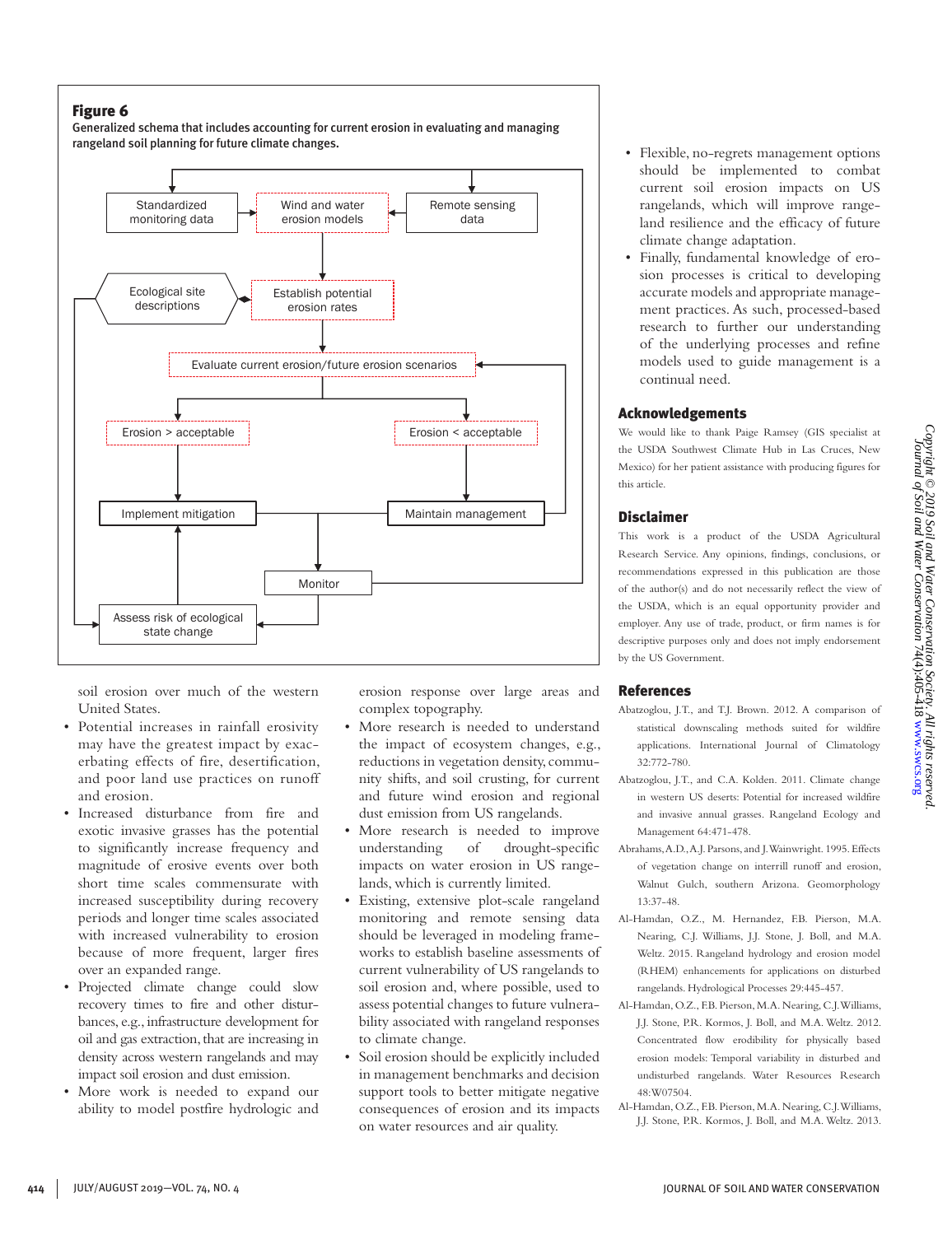Risk assessment of erosion from concentrated flow on rangelands using overland flow distribution and shear stress partitioning. Transactions of the ASABE 56:539-548.

- Allen, C.D. 2007. Interactions across spatial scales among forest dieback, fire, and erosion in northern New Mexico landscapes. Ecosystems 10:797-808.
- Allen, C.D., and D.D. Breshears. 1998. Drought-induced shift of a forest-woodland ecotone: Rapid landscape response to climate variation. Proceedings of the National Academy of Sciences of the United States of America 95:14839-14842.
- Allen, E.B., R.J. Steers, and S.J. Dickens. 2011. Impacts of fire and invasive species on desert soil ecology. Rangeland Ecology and Management 64:450-462.
- Archer, S.R., E.M. Andersen, K.I. Predick, S. Schwinning, R.J. Steidl, and S.R. Woods. 2017. Woody plant encroachment: Causes and consequences. *In* Rangeland Systems, ed. D.D. Briske, 25-84. Cham, Switzerland: Springer.
- Archer, S.R., and K.I. Predick. 2008. Climate change and ecosystems of the southwestern United States. Rangelands 30:23-28.
- Archer, S.R., D.S. Schimel, and E.A. Holland. 1995. Mechanisms of shrubland expansion: Land use, climate or CO<sub>2</sub>? Climatic Change 29:91-99.
- Bahre, C.J., and M.L. Shelton. 1993. Historic vegetation change, mesquite increases, and climate in southeastern Arizona. Journal of Biogeography 20:489-504.
- Balch, J.K., B.A. Bradley, C.M. D'Antonio, and J. Gómez-Dans. 2013. Introduced annual grass increases regional fire activity across the arid western USA (1980-2009). Global Change Biology 19:173-183.
- Belnap, J., and D. Eldridge. 2003. Disturbance and recovery of biological soil crusts. *In* Biological Soil Crusts: Structure, Function and Management, eds. J. Belnap and O.L. Lange, 363-383. Berlin: Springer-Verlag.
- Belnap, J., and D.A. Gillette. 1998. Vulnerability of desert biological soil crusts to wind erosion: The influences of crust development, soil texture, and disturbance. Journal of Arid Environments 39:133-142.
- Belnap, J., J.R. Welter, N.B. Grimm, N. Barger, and J.A. Ludwig. 2005. Linkages between microbial and hydrologic processes in arid and semiarid watersheds. Ecology 86:298-307.
- Bergametti, G., and D.A. Gillette. 2010. Aeolian sediment fluxes measured over various plant/soil complexes in the Chihuahuan desert. Journal of Geophysical Research 115:F03044.
- Bhark, E.W., and E.E. Small. 2003. Association between plant canopies and the spatial patterns of infiltration in shrubland and grassland of the Chihuahuan desert, New Mexico. Ecosystems 6:185-196.
- Biasutti, M., and R. Seager. 2015. Projected changes in US rainfall erosivity. Hydrology and Earth System Sciences 19:2945-2961.
- Biederman, J.A., A.J. Somor, A.A. Harpold, E.D. Gutmann, D.D. Breshears, P.A. Troch, D.J. Gochis, R.L. Scott, A.J.H. Meddens, and P.D. Brooks. 2015. Recent tree die-off has little effect on streamflow in contrast to expected increases from historical studies. Water Resources Research 51:9775-9789.
- Blumenthal, D.M., J.A. Kray, W. Ortmans, L.H. Ziska, and E. Pendall. 2016. Cheatgrass is favored by warming but not CO<sub>2</sub> enrichment in a semi-arid grassland. Global Change Biology 22:3026-3038.
- Bonfils, C., B.D. Santer, D.W. Pierce, H.G. Hidalgo, G. Bala, T. Das, T.P. Barnett, D.R. Cayan, C. Doutriaux, A.W. Wood, A. Mirin, and T. Nozawa. 2008. Detection and attribution of temperature changes in the mountainous western United States. Journal of Climate 21:6404-6424.
- Boone, R.B., R.T. Conant, J. Sircely, P.K. Thornton, and M. Herrero. 2018. Climate change impacts on selected global rangeland ecosystem services. 2018. Global Change Biology 24:1382-1393.
- Bradley, B.A. 2009. Regional analysis of the impacts of climate change on cheatgrass invasion shows potential risk and opportunity. Global Change Biology 15:196-208.
- Brazel, A.J., and W.G. Nickling. 1986. The relationship of weather types to dust storm generation in Arizona (1965-1980). International Journal of Climatology 6:255-275.
- Breshears, D.D., N.S. Cobb, P.M. Rich, K.P. Price, C.D. Allen, R.G. Balice, W.H. Romme, J.H. Kastens, M.L. Floyd, J. Belnap, J.J. Anderson, O.B. Myers, and C.W. Meyer. 2005. Regional vegetation die-off in response to globalchange-type drought. Proceedings of the National Academy of Sciences 102:15144-15148.
- Breshears, D.D., O.B. Myers, C.W. Meyer, F.J. Barnes, C.B. Zou, C.D. Allen, N.G. McDowell, and W.T. Pockman. 2009. Tree die-off in response to global change-type drought: Mortality insights from a decade of plant water potential measurements. Frontiers in Ecology and the Environment 7:185-189.
- Breshears, D.D., J.J. Whicker, M.P. Johansen, and J.E. Pinder. 2003. Wind and water erosion and transport in semi-arid shrubland, grassland and forest ecosystems: Quantifying dominance of horizontal wind-driven transport. Earth Surface Processes and Landforms 28:1189-1209.
- Briske, D.D., L.A. Joyce, H.W. Polley, J.R. Brown, K. Wolter, J.A. Morgan, B.A. McCarl, and D.W. Bailey. 2015. Climate-change adaption on rangelands: Linking regional exposure with diverse adaptive capacity. Frontiers in Ecology and the Environment 13:249-256.
- Bromberg, J.E., S. Kumar, C.S. Brown, and T.J. Stohlgren. 2011. Distributional changes and range predictions of downy brome (*Bromus tectorum*) in Rocky Mountain National Park. Invasive Plant Science and Management 4:173-182.
- Brooks, M.L., C.M. D'Antonio, D.M. Richardson, J.B. Grace, J.E. Keeley, J.M. DiTomaso, R.J. Hobbs, M. Pellant, and D. Pyke. 2004. Effects of invasive alien plants on fire regimes. BioScience 54:677-688.
- Buffington, L.C., and C.H. Herbel. 1965. Vegetational changes on a semidesert grassland range from 1858 to 1963. Ecological Monographs 35:140-164.
- Bullard, J.E., and G.H. McTainsh. 2003. Aeolian-fluvial interactions in dryland environments: Examples, concepts and Australia case study. Progress in Physical Geography 27:471-501.
- Calkin, D.E., K.D. Hyde, P.R. Robichaud, J.G. Jones, L.E. Ashmun, and D. Loeffler. 2007. Assessing post-fire values-at-risk with a new calculation tool. USDA Forest Service - General Technical Report RMRS-GTR:1-32.
- Cannon, S.H., R.M. Kirkham, and M. Parise. 2001. Wildfirerelated debris-flow initiation processes, Storm King Mountain, Colorado. Geomorphology 39:171-188.
- Caudle, D., J. DiBenedetto, M. Karl, K. Sanchez, and C. Talbot. 2013. Interagency ecological site handbook for rangelands. Washington, DC: USDA Bureau of Land Management, Forest Service, and Natural Resources Conservation Service.
- Chappell, A., N.P. Webb, J.P. Guerschman, D.T. Thomas, G. Mata, R.N. Handcock, J.F. Leys, and H.J. Butler. 2018. Improving ground cover monitoring for wind erosion assessment using MODIS BRDF parameters. Remote Sensing of Environment 204:756-68.
- Clifford, M.J., P.D. Royer, N.S. Cobb, D.D. Breshears, and P.L. Ford. 2013. Precipitation thresholds and droughtinduced tree die-off: Insights from patterns of *Pinus*

*edulis* mortality along an environmental stress gradient. New Phytologist 200:413-421.

- Cowie, S.M., P. Knippertz, and J.H. Marsham. 2013. Are vegetation-related roughness changes the cause of the recent decrease in dust emission from the Sahel? Geophysical Research Letters 40:1868-1872.
- Dallimer, M., and L.C. Stringer. 2018. Informing investments in land degradation neutrality efforts: A triage approach to decision making. Environmental Science and Policy 89:198-205.
- Davenport, D.W., D.D. Breshears, B.P. Wilcox, and C.D. Allen. 1998. Viewpoint: Sustainability of pinon-juniper ecosystems - A unifying perspective of soil erosion thresholds. Journal of Range Management 51:231-240.
- Davies, G.M., J.D. Bakker, E. Dettweiler-Robinson, P.W. Dunwiddie, S.A. Hall, J. Downs, and J. Evans. 2012. Trajectories of change in sagebrush steppe vegetation communities in relation to multiple wildfires. Ecological Applications 22:1562-1577.
- Dukes, S., H.B. Gonzales, S. Ravi, D.E. Grandstaff, R.S. Van Pelt, J. Li, G. Wang, and J.B. Sankey. 2018. Quantifying postfire aeolian sediment transport using rare earth element tracers. Journal of Geophysical Research: Biogeosciences 123:288-299.
- Easterling, D.R., K.E. Kunkel, J.R. Arnold, T. Knutson, A.N. LeGrande, L.R. Leung, R.S. Vose, D.E. Waliser, and M.F. Wehner. 2017. Precipitation changes in the United States. *In* Climate Science Special Report: Fourth National Climate Assessment, Volume I, eds. D.J. Wuebbles, D.W. Fahey, K.A. Hibbard, D.J. Dokken, B.C. Stewart, and T.K. Maycock, 207-230. Washington, DC: US Global Change Research Program.
- Edwards, B.L., N.P. Webb, and S.E. McCord. 2018. AERO: A wind erosion modeling framework with applications to monitoring data. Paper presented at the Southern US Dust Monitoring and Mitigation Symposium, Soil and Water Conservation Society Annual Meeting, Albuquerque, NM, USA, July 29-August 1, 2018. https://swclimatehub.info/dust-symposium-2018.
- Ferrenberg, S., S.C. Reed, and J. Belnap. 2015. Climate change and physical disturbance cause similar community shifts in biological soil crusts. Proceedings of the National Academy of Sciences 119:12116-12121.
- Field, J.P., D.D. Breshears, J.J. Whicker, and C.B. Zou. 2012. Sediment capture by vegetation patches: Implications for desertification and increased resource redistribution. Journal of Geophysical Research 117:G01033.
- Flannigan, M.D., M.A. Krawchuk, W.J. De Groot, B.M. Wotton, and L.M. Gowman. 2009. Implications of changing climate for global wildland fire. International Journal of Wildland Fire 18:483-507.
- Flannigan, M.D., B.J. Stocks, and B.M. Wotton. 2000. Climate change and forest fires. Science of the Total Environment 262:221-229.
- Galloza, M.S., N.P. Webb, M.P. Bleiweiss, C. Winters, J.E. Herrick, and E. Ayers. 2018. Exploring dust emission responses to land cover change using an ecological land classification. Aeolian Research 32:141-153.
- Gaylord, M.L., T.E. Kolb, W.T. Pockman, J.A. Plaut, E.A. Yepez, A.K. Macalady, R.E. Pangle, and N.G. Mcdowell. 2013. Drought predisposes piñon-juniper woodlands to insect attacks and mortality. New Phytologist 198:567-578.
- Gedalof, Z., D.L. Peterson, and N.J. Mantua. 2005. Atmospheric, climatic, and ecological controls on extreme wildfire years in the northwestern United States. Ecological Applications 15:154-174.
- Gherardi, L.A., and O.E. Sala. 2015. Enhanced precipitation variability decreases grass- and increases shrub-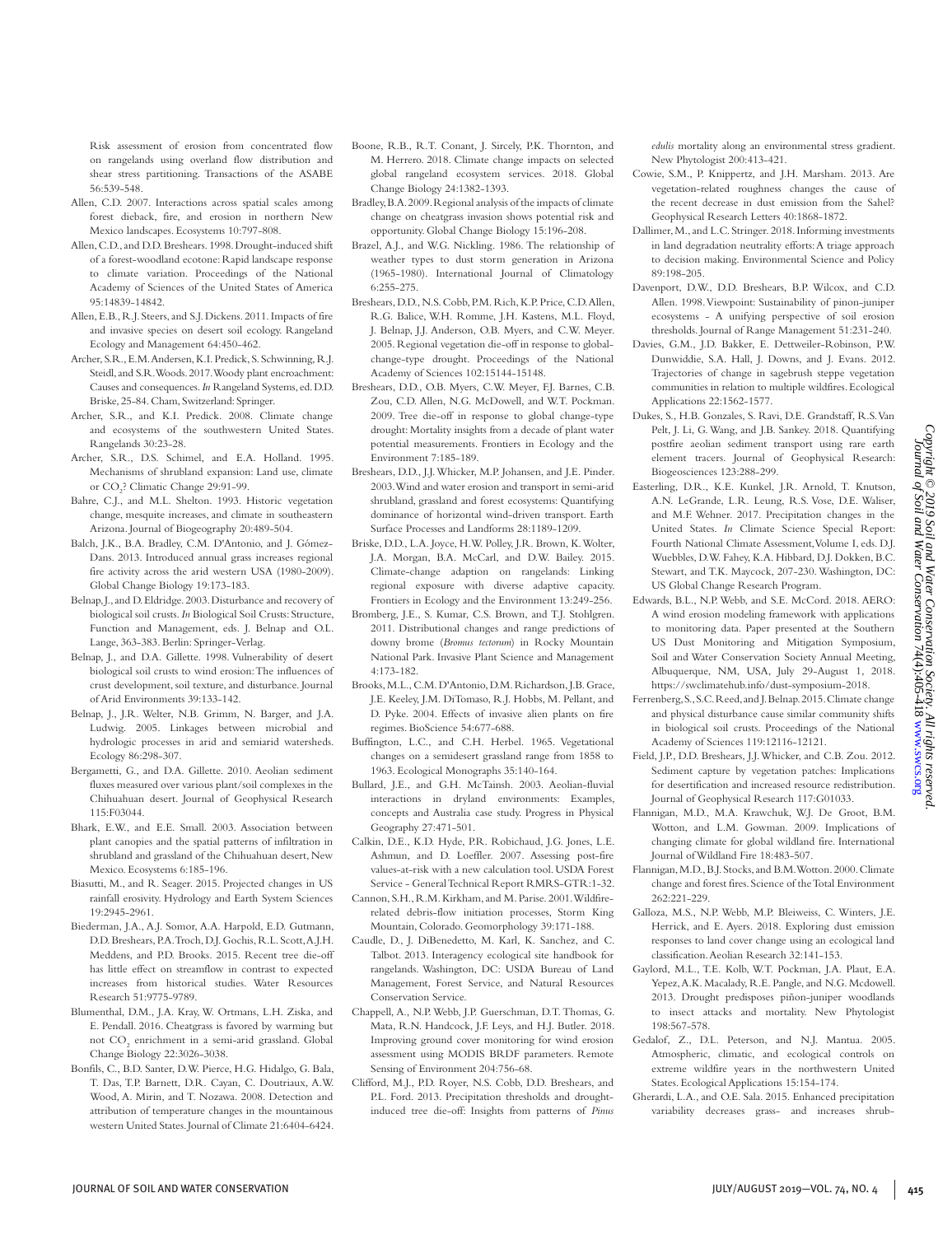- crusted desert soils for the input of soil particles into the air. Journal of Geophysical Research 87:9003-9015. Goebel, J.J. 1998. The National Resources Inventory and Its
- Role in US Agriculture. *In* Agricultural Statistics 2000, 181-192. Voorburg, The Netherlands: International Statistical Institute.
- Greene, A.M., and R. Seager. 2016. Categorical representation of North American precipitation projections. Scientific Reports 6:23888.
- Griffith, A.B., and M.E. Loik. 2010. Effects of climate and snow depth on *Bromus tectorum* population dynamics at high elevation. Oecologia 164:821-832.
- Grover, H.D., and H.B. Musick. 1990. Shrubland encroachment in southern New Mexico, USA: An analysis of desertification processes in the American southwest. Climatic Change 17:305-330.
- Guardiola-Claramonte, M., P.A. Troch, D.D. Breshears, T.E. Huxman, M.B. Switanek, M. Durcik, and N.S. Cobb. 2011. Decreased streamflow in semi-arid basins following drought-induced tree die-off: A counterintuitive and indirect climate impact on hydrology. Journal of Hydrology 406:225-233.
- Hand, J.L., W.H. White, K.A. Gebhart, N.P. Hyslop, T.E. Gill, and B.A. Schichtel. 2016. Earlier onset of the spring fine dust season in the southwestern United States. Geophysical Research Letters 43:4001-4009.
- Havstad, K.M., D.C. Peters, B. Allen-Diaz, J. Bartolome, B.T. Betelmeyer, D. Briske, J. Brown, M. Brunsun, J.E. Herrick, L. Huntsinger, P. Johnson, L. Joyce, R. Pieper, A.J. Svejcar, and J. Yao. 2009. The western United Sates rangelands, a major resource. *In* Grassland: Quietness and Strength for a New American Agriculture, eds. W.F. Wedin, and S.L. Fales, 75-93. Madison, WI: American Society of Agronomy Inc., Crop Science Society of America Inc., and Soil Science Society of America Inc.
- Herrick, J.E., J.W. Van Zee, S.E. McCord, E.M. Courtright, J.W. Karl, and L.M. Burkett. 2017. Monitoring Manual for Grassland, Shrubland, and Savanna Ecosystems, Volume 1: Core Methods, Second Edition. Las Cruces, NM: USDA Agricultural Research Service Jornada Experimental Range.
- Herring, S.C., N. Christidis, A. Hoell, J.P. Kossin, C.J. Schreck III, P.A. Stott. 2018. Explaining extreme events of 2016 from a climate perspective. Bulletin of the American Meteorological Society 99:S1-S57.
- Hibbard, K.A., F.M. Hoffman, D. Huntzinger, and T.O. West. 2017. Changes in land cover and terrestrial biogeochemistry. *In* Climate Science Special Report: Fourth National Climate Assessment, Volume I, eds. Wuebbles, D.J., D.W. Fahey, K.A. Hibbard, D.J. Dokken, B.C. Stewart, and T.K. Maycock, 277-302. Washington, DC: US Global Change Research Program.
- Homer, C., J. Dewitz, L. Yang, S. Jin, P. Danielson, G. Xian, J. Coulston, N. Herold, J. Wickham, and K. Megown. 2015. Completion of the 2011 National Land Cover Database for the conterminous United States– representing a decade of land cover change information. Photogrammetric Engineering and Remote Sensing 81:345-354.
- Howden, S.M., S.J. Crimp, and C.J. Stokes. 2008. Climate change and Australian livestock systems: Impacts, research and policy issues. Australian Journal of Experimental Agriculture 48:780-788.
- Huxman, T.E., B.P. Wilcox, D.D. Breshears, R.L. Scott, K.A. Snyder, E.E. Small, K. Hultine, W.T. Pockman, and R.B.

Jackson. 2005. Ecohydrological implications of woody plant encroachment. Ecology 86:308-319.

- Joyce, L.A., D.D. Briske, J.R. Brown, H.W. Polley, B.A. McCarl, and D.W. Bailey. 2013. Climate change and North American rangelands: Assessment of mitigation and adaptation strategies. Rangeland Ecology and Management 66:512-528.
- Keane, R.E., J.K. Agee, P. Fulé, J.E. Keeley, C. Key, S.G. Kitchen, R. Miller, and L.A. Schulte. 2008. Ecological effects of large fires on US landscapes: Benefit or catastrophe? International Journal of Wildland Fire 17:696-712.
- Keeley, J.E., and T.W. McGinnis. 2007. Impact of prescribed fire and other factors on cheatgrass persistence in a Sierra Nevada ponderosa pine forest. International Journal of Wildland Fire 16:96-106.
- Kidron, G.J., and M. Zohar. 2014. Wind speed determines the transition from biocrust-stabilized to active dunes. Aeolian Research 15:261-267.
- Knapp, P.A. 1996. Cheatgrass (*Bromus tectorum* L) dominance in the Great Basin Desert. History, persistence, and influences to human activities. Global Environmental Change 6:37-52.
- Knowles, N., M.D. Dettinger, and D.R. Cayan. 2006. Trends in snowfall versus rainfall in the western United States. Journal of Climate 19:4545-4559.
- Kossin, J.P., T. Hall, T. Knutson, K.E. Kunkel, R.J. Trapp, D.E. Waliser, and M.F. Wehner. 2017. Extreme storms. *In* Climate Science Special Report: Fourth National Climate Assessment, Volume I, eds. D.J. Wuebbles, D.W. Fahey, K.A. Hibbard, D.J. Dokken, B.C. Stewart, and T.K. Maycock, 257-276. Washington, DC: US Global Change Research Program.
- Langston, G., and C. McKenna-Neuman. 2005. An experimental study on the susceptibility of crusted surfaces to wind erosion: A comparison of the strength properties of biotic and salt crusts. Geomorphology 72:40-53.
- Link, S.O., C.W. Keeler, R.W. Hill, and E. Hagen. 2006. *Bromus tectorum* cover mapping and fire risk. International Journal of Wildland Fire 15:113-119.
- Littell, J.S., D. McKenzie, D.L. Peterson, and A.L. Westerling. 2009. Climate and wildfire area burned in western US ecoprovinces, 1916-2003. Ecological Applications 19:1003-1021.
- Littell, J.S., E.E. Oneil, D. McKenzie, J.A. Hicke, J.A. Lutz, R.A. Norheim, and M.M. Elsner. 2010. Forest ecosystems, disturbance, and climatic change in Washington State, USA. Climatic Change 1-30, doi: 10.1007/s10584-010-9858-x.
- Ludwig, J., D. Tongway, D. Freudenberger, J. Noble, and K. Hodgkinson. 1997. Landscape ecology: Function and management - principles from Australia's rangelands. Collingwood, VIC, Australia: CSIRO.
- Ludwig, J.A., B.P. Wilcox, D.D. Breshears, D.J. Tongway, and A.C. Imeson. 2005. Vegetation patches and runofferosion as interacting ecohydrological processes in semiarid landscapes. Ecology 86:288-297.
- Luk, S.H., Q. Cai, and G.P. Wang. 1993. Effects of surface crusting and slope gradient on soil and water losses in the hilly loess region, North China. Catena 24:29-45.
- Lund, H.G. 2007. Accounting for the world's rangelands. Rangelands 29:3-10.
- Marzen, M., T. Iserloh, J.L.M.P. de Lima, W. Fister, and J.B. Ries. 2017. Impact of severe rain storms on soil erosion: Experimental evaluation of wind-driven rain and its implications for natural hazard management. Science of the Total Environment 590:502-513.
- Mayaud, J.R., and N.P. Webb. 2017. Vegetation in drylands: Effects on wind flow and aeolian sediment transport. Land 6:64.
- McCabe, G.J., and M.P. Clark. 2005. Trends and variability in snowmelt runoff in the western United States. Journal of Hydrometeorology 6:476-482.
- McGlone, C.M., J.D. Springer, and W.W. Covington. 2009. Cheatgrass encroachment on a ponderosa pine forest ecological restoration project in Northern Arizona. Ecological Restoration 27:37-46.
- McKeon, G.M., G.S. Stone, J.I. Syktus, J.O. Carter, N.R. Flood, D.G. Ahrens, D.N. Bruget, C.R. Chilcott, D.H. Cobon, R.A. Cowley, and S.J. Crimp. 2009. Climate change impacts on northern Australian rangeland livestock carrying capacity: A review of issues. The Rangeland Journal 31:1-29.
- Meyer, G.A., and J.L. Pierce. 2003. Climatic controls on fire-induced sediment pulses in Yellowstone National Park and central Idaho: A long-term perspective. Forest Ecology and Management 178:89-104.
- Meyer, G.A., J.L. Pierce, S.H. Wood, and A.J.T. Jull. 2001. Fire, storms, and erosional events in the Idaho batholith. Hydrological Processes 15:3025-3038.
- Miller, M.E., M.A. Bowker, R.L. Reynolds, and H.L. Goldstein. 2012. Post-fire land treatments and wind erosion - Lessons from the Milford Flat Fire, UT, USA. Aeolian Research 16:29-44.
- Miller, R.F., S.T. Knick, D.A. Pyke, C.W. Meinke, S.E. Hanser, M.J. Wisdom, and A.L. Hild. 2011. Characteristics of sagebrush habitats and limitations to long-term conservation. *In* Greater Sage-Grouse: Ecology and Conservation of a Landscape Species and Its Habitats, Studies in Avian Biology, Vol. 38, ed. S.T. Knick, J.W. Connelly, 145-184. Berkeley, CA: University of California Press.
- Minshall, G.W., C.T. Robinson, D.E. Lawrence, D.A. Andrews, and J.T. Brock. 2001. Benthic macroinvertebrate assemblages in five central Idaho (USA) streams over a 10-year period following disturbance by wildfire. International Journal of Wildland Fire 10:201-213.
- Mitchell, J.E. 2000. Rangeland Resource Trends in the United States: A technical Document Supporting the 2000 USDA Forest Service RPA Assessment. General Technical Report RMRS-GTR-68. Fort Collins, CO: USDA.
- Moody, J.A., R.A. Shakesby, P.R. Robichaud, S.H. Cannon, and D.A. Martin. 2013. Current research issues related to post-wildfire runoff and erosion processes. Earth-Science Reviews 122:10-37.
- Morgan, P., E.K. Heyerdahl, and C.E. Gibson. 2008. Multiseason climate synchronized forest fires throughout the 20th century, northern Rockies, USA. Ecology 89:717-728.
- Mote, P.W., A.F. Hamlet, M.P. Clark, and D.P. Lettenmaier. 2005. Declining mountain snowpack in western North America. Bulletin of the American Meteorological Society 86:39-49.
- Munson, S.M., J. Belnap, and G.S. Okin. 2011. Responses of wind erosion to climate-induced vegetation changes on the Colorado Plateau. Proceedings of the National Academy of Sciences 108:3854-3959.
- Nauman, T.W., M.C. Duniway, M.L. Villarreal, and T.B. Poitras. 2017. Disturbance automated reference toolset (DART): Assessing patterns in ecological recovery from energy development on the Colorado Plateau. Science of the Total Environment 584:476-488.
- Nauman, T.W., M.C. Duniway, N.P. Webb, and J. Belnap. 2018. Elevated aeolian sediment transport on the Colorado Plateau, USA: the role of grazing, vehicle disturbance, and increasing aridity. Earth Surface Processes and Landforms. https://doi.org/10.1002/esp.4457.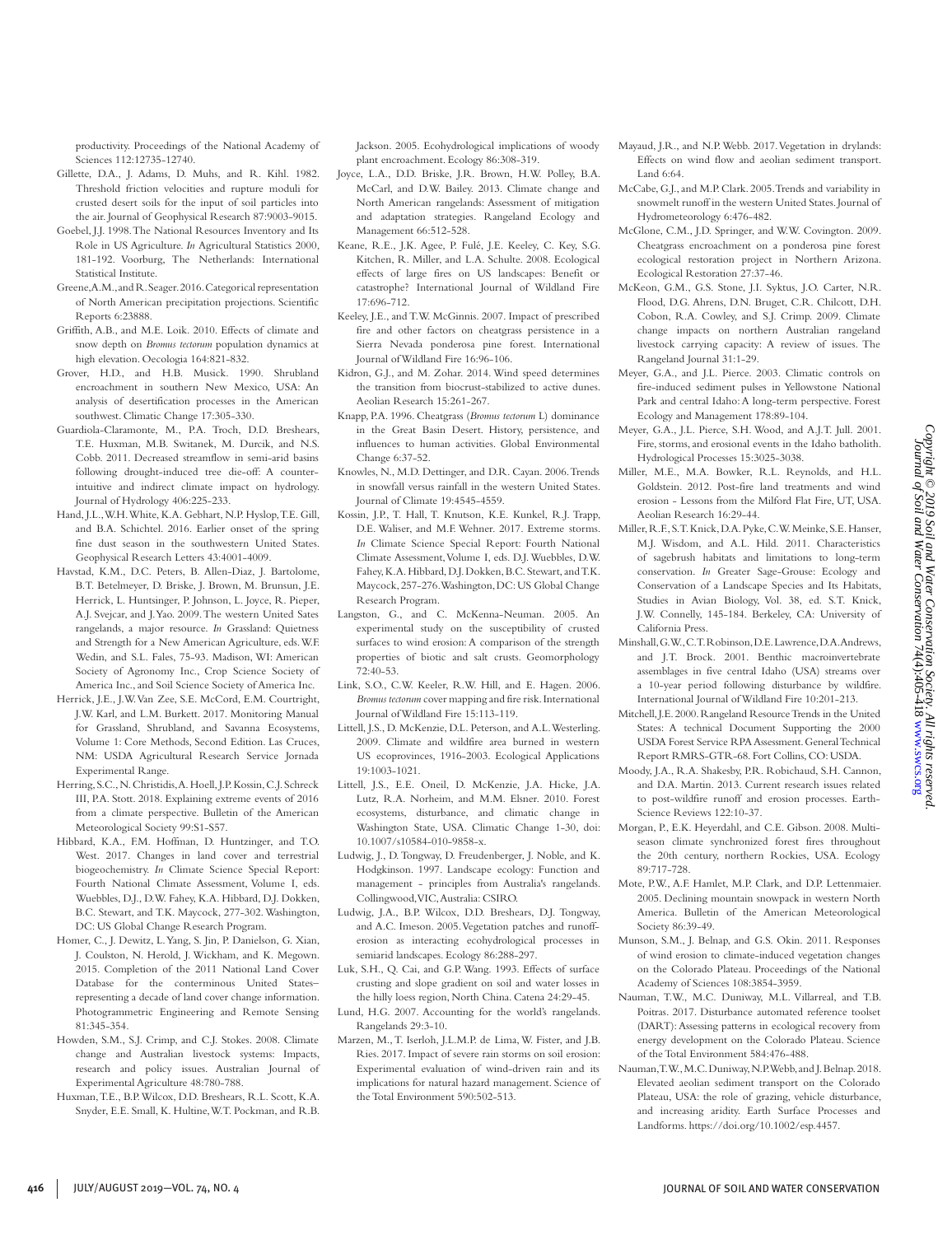*Copyright © 2019 Soil and Water Conservation Society. All rights reserved.* Journal of Soil and Water Conservation 74(4):405-418 [www.swcs.org](http://www.swcs.org)

- Nayak, A., D. Marks, D.G. Chandler, and M. Seyfried. 2010. Long-term snow, climate, and streamflow trends at the Reynolds Creek Experimental Watershed, Owyhee Mountains, Idaho, United States. Water Resources Research 46:W06519.
- Nearing, M.A. 2001. Potential changes in rainfall erosivity in the US with climate change during the 21st century. Journal of Soil and Water Conservation 56(3):229-232.
- Nearing, M.A., V. Jetten, C. Baffaut, O. Cerdan, A. Couturier, M. Hernandez, Y. Le Bissonnais, M.H. Nichols, J.P. Nunes, C.S. Renschler, V. Souchère, and K. van Oost. 2005. Modeling response of soil erosion and runoff to changes in precipitation and cover. Catena 61:131-154.
- Nearing, M.A., H. Wei, J.J. Stone, F.B. Pierson, K.E. Spaeth, M.A. Weltz, D.C. Flanagan, and M. Hernandez. 2011. A rangeland hydrology and erosion model. Transactions of the ASABE 54:901-908.
- Nearing, M.A., Y. Shui-qing, P. Borrelli, and V.O. Polyakov. 2017. Rainfall erosivity: An historical review. Catena 157:357-362.
- Nelson, N.A., and J. Pierce. 2010. Late-Holocene relationships among fire, climate and vegetation in a forest-sagebrush ecotone of southwestern Idaho, USA. Holocene 20:1179-1194.
- Newman, B.D., D.D. Breshears, and M.O. Gard. 2010. Evapotranspiration partitioning in a semiarid woodland: Ecohydrologic heterogeneity and connectivity of vegetation patches. Vadose Zone Journal 9:561-572.
- Novlan, D.J., M. Hardiman, and T.E. Gill. 2007. A synoptic climatology of blowing dust events in El Paso, Texas from 1932–2005. *In* Preprints, 16th Conference on Applied Climatology. Boston, MA: American Meteorological Society.
- Okin, G.S., D.A. Gillette, and J.E. Herrick. 2006. Multi-scale controls on and consequences of aeolian processes in landscape change in arid and semi-arid environments. Journal of Arid Environments 65:253-275.
- Okin, G.S., A.J. Parsons, J. Wainwright, J.E. Herrick, B.T. Bestelmeyer, D.C. Peters, and E.L. Fredrickson. 2009. Do changes in connectivity explain desertification? BioScience 59: 237-244.
- Okin, G.S., O.E. Sala, E.R. Vivoni, J. Zhang, and A. Bhattachan. 2018. The interactive role of wind and water in functioning of drylands: What does the future hold? BioScience 68:670-677.
- Palmquist, K.A., D.R. Schlaepfer, J.B. Bradford, and W.K. Lauenroth. 2016. Spatial and ecological variation in dryland ecohydrological responses to climate change: Implications for management. Ecosphere 7(11): e01590, doi: 10.1002/ecs2.1590.
- Parsons, A.J., A.D. Abrahams, and J.R. Simanton. 1992. Microtopography and soil-surface materials on semiarid piedmont hillslopes, southern Arizona. Journal of Arid Environments 22:107-115.
- Parsons, A.J., A.D. Abrahams, and J. Wainwright. 1996a. Responses of interrill runoff and erosion rates to vegetation change in southern Arizona. Geomorphology 14:311-317.
- Parsons, A.J., J. Wainwright, and A.D. Abrahams. 1996b. Runoff and erosion on semi-arid hillslopes. *In* Advances in Hillslope Processes, eds. M.G. Anderson and S.M. Brooks, 1061-1078. Chichester, UK: John Wiley and Sons.
- Pederson, G.T., S.T. Gray, T. Ault, W. Marsh, D.B. Fagre, A.G. Bunn, C.A. Woodhouse, and L.J. Graumlich. 2011. Climatic controls on the snowmelt hydrology of the northern Rocky Mountains. Journal of Climate 24:1666-1687.
- Pierce, J., and G. Meyer. 2008. Long-term fire history from alluvial fan sediments: The role of drought and climate variability, and implications for management of Rocky

Mountain forests. International Journal of Wildland Fire 17:84-95.

- Pierce, J.L., G.A. Meyer, and A.J.T. Jull. 2004. Fire-induced erosion and millennial-scale climate change in northern ponderosa pine forests. Nature 432:87-90.
- Pierce, J.L., G.A. Meyer, and T. Rittenour. 2011. The relation of Holocene fluvial terraces to changes in climate and sediment supply, South Fork Payette River, Idaho. Quaternary Science Reviews 30:628-645.
- Pierson, F.B., J.D. Bates, T.J. Svejcar, and S.P. Hardegree. 2007. Runoff and erosion after cutting western juniper. Rangeland Ecology and Management 60:285-292.
- Pierson, F.B., D.H. Carlson, and K.E. Spaeth. 2002. Impacts of wildfire on soil hydrological properties of steep sagebrush-steppe rangeland. International Journal of Wildland Fire 11:145-151.
- Pierson, F.B., and C.J. Williams. 2016. Ecohydrologic impacts of rangeland fire on runoff and erosion: A literature Synthesis. General Technical Report RMRS-GTR 2016. Fort Collins, CO: US Department of Agriculture, Forest Service, Rocky Mountain Research Station.
- Pierson, F.B., C.J. Williams, S.P. Hardegree, P.E. Clark, P.R. Kormos, and O.Z. Al-Hamdan. 2013. Hydrologic and erosion responses of sagebrush steppe following juniper encroachment, wildfire, and tree cutting. Rangeland Ecology and Management 66:274-289.
- Pierson, F.B., C.J. Williams, S.P. Hardegree, M.A. Weltz, J.J. Stone, and P.E. Clark. 2011. Fire, plant invasions, and erosion events on western rangelands. Rangeland Ecology and Management 64:439-449.
- Pierson, F.B., C.J. Williams, P.R. Kormos, S.P. Hardegree, P.E. Clark, and B.M. Rau. 2010. Hydrologic vulnerability of sagebrush steppe following pinyon and juniper encroachment. Rangeland Ecology and Management 63:614-629.
- Pilliod, D.S., J.L. Welty, and R.S. Arkle. 2017. Refining the cheatgrass-fire cycle in the Great Basin: Precipitation timing and fine fuel composition predict wildfire trends. Ecology and Evolution 7:9126-9151.
- Polley, H.W., D.D. Briske, J.A. Morgan, K. Wolter, D.W. Bailey, and J.R. Brown. 2013. Climate change and North American rangelands: Trends, projections, and implications. Rangeland Ecology and Management 66:493-511.
- Pu, B., and P. Ginoux. 2017. Projection of American dustiness in the late 21st century due to climate change. Scientific Reports 7:5553.
- Puigdefabregas, J. 2005. The role of vegetation patterns in structuring runoff and sediment fluxes in drylands. Earth Surface Processes and Landforms 30:133-147.
- Pyke, D., J.E. Herrick, P.L. Shaver, and M. Pellant. 2005. Rangeland health attributes and indicators for qualitative assessment. Journal of Range Management 55:584-597.
- Redmond, M.D., N.S. Cobb, M.J. Clifford, and N.M. Barger. 2015. Woodland recovery following drought-induced tree mortality across an environmental stress gradient. Global Change Biology 21:3685-3695.
- Redmond, M.D., N.S. Cobb, M.E. Miller, and N.M. Barger. 2013. Long-term effects of chaining treatments on vegetation structure in piñon–juniper woodlands of the Colorado Plateau. Forest Ecology and Management 305:120-128.
- Reeves, M.C., and J.E. Mitchell. Extent of coterminous US rangelands: Quantifying implications of differing agency perspectives. Rangeland Ecology and Management 64:585-597.
- Regonda, S.K., B. Rajagopalan, M. Clark, and J. Pitlick. 2005. Seasonal cycle shifts in hydroclimatology over the western United States. Journal of Climate 18:372-384.
- Reid, K.D., B.P. Wilcox, D.D. Breshears, and L. MacDonald. 1999. Runoff and erosion in a pinon-juniper woodland: Influence of vegetation patches. Soil Science Society of America Journal 63:1869-1879.
- Robertson, G.P., V.G. Allen, G. Boody, E.R. Boose, N.G. Creamer, L.E. Drinkwater, J.R. Gosz, L. Lynch, J.L. Havlin, L.E. Jackson, S.T. Pickett, L. Pitelka, A. Randall, A.S. Reed, T.R. Seastedt, R.B. Waide, and D.H. Wall. 2008. Long-term agricultural research: A research, education, and extension imperative. Bioscience 58:640–645.
- Robichaud, P.R., L.E. Ashmun, and B.D. Sims. 2010. Post-fire treatment effectiveness for hillslope stabilization. General Technical Report RMRS-GTR-240. Fort Collins, CO: US Department of Agriculture, Forest Service, Rocky Mountain Research Station.
- Romme, W.H., C.D. Allen, J.D. Bailey, W.L. Baker, B.T. Bestelmeyer, P.M. Brown, K.S. Eisenhart, M.L. Floyd, D.W. Huffman, B.F. Jacobs, R.F. Miller, E.H. Muldavin, T.W. Swetnam, R.J. Tausch, and P.J. Weisberg. 2009. Historical and modern disturbance regimes, stand structures, and landscape dynamics in pinon-juniper vegetation of the western United States. Rangeland Ecology and Management 62:203-222.
- Running, S.W. 2006. Is global warming causing more, larger wildfires? Science 313:927-928.
- Sala, O.E., L.A. Gherardi, L. Reichmann, E. Jobbágy, and D. Peters. 2012. Legacies of precipitation fluctuations on primary production: Theory and data synthesis. Philosophical Transactions of the Royal Society B 367:3135-3144.
- Salley, S.W., C.H. Monger, and J.R. Brown. 2016. Completing the land resource hierarchy. Rangelands 36:313-317.
- Sankey, J.B., M.J. Germino, and N.F. Glenn. 2009. Aeolian sediment transport following wildfire in sagebrush steppe. Journal of Arid Environments 73:912-919.
- Sankey, J.B., M.J. Germino, T.T. Sankey, and A.N. Hoover. 2012. Fire effects on the spatial patterning of soil properties in sagebrush steppe, USA: A meta-analysis. International Journal of Wildland Fire 21:545-556.
- Schlesinger, W.H., J.A. Raikes, A.E. Hartley, and A.F. Cross. 1996. On the spatial pattern of soil nutrients in desert ecosystems. Ecology 77:364-374.
- Schlesinger, W.H., J.F. Reynolds, G.L. Cunningham, L.F. Huenneke, W.M. Jarrell, R.A. Virginia, and W.G. Whitford. 1990. Biological feedbacks in global desertification. Science 247:1043-1048.
- Seneviratne, S.I., N. Nicholls, D. Easterling, C.M. Goodess, S. Kanae, J. Kossin, Y. Luo, J. Marengo, K. McInnes, M. Rahimi, M. Reichstein, A. Sorteberg, C. Vera, and X. Zhang. 2012. Changes in climate extremes and their impacts on the natural physical environment. *In*  Managing the Risks of Extreme Events and Disasters to Advance Climate Change Adaptation, eds. C.B. Field, V. Barros, T.F. Stocker, D. Qin, D.J. Dokken, K.L. Ebi, M.D. Mastrandrea, K.J. Mach, G.-K. Plattner, S.K. Allen, M. Tignor, and P.M. Midgley, 109-231. Cambridge: Cambridge University Press.
- Shao, Y., K.H. Wyrwoll, A. Chappell, J. Huang, Z. Lin, G.H. McTainsh, M. Mikami, T.Y. Tanaka, X. Wang, and S. Yoon. 2011. Dust cycle: An emerging core theme in Earth system science. Aeolian Research 2:181-204.
- Spiegal, S., B.T. Bestelmeyer, D.W. Archer, D.J. Augustine, E.H. Boughton, R.K. Boughton, M.A. Cavigelli, P.E. Clark, J.D. Derner, E.W. Duncan, C.J. Hapeman, R.D. Harmel, P. Heilman, M.A. Holly, D.R. Huggins, K. King, P.J. Kleinman, M.A. Liebig, M.A. Locke, G.W. McCarty, N. Millar, S.B. Mirsky, T.B. Moorman, F.B. Pierson, J.R. Rigby, G.P. Robertson, J.L. Steiner, T.C. Strickland, H.M. Swain, B.J. Wienhold, J.D. Wulfhorst, M.A. Yost, and